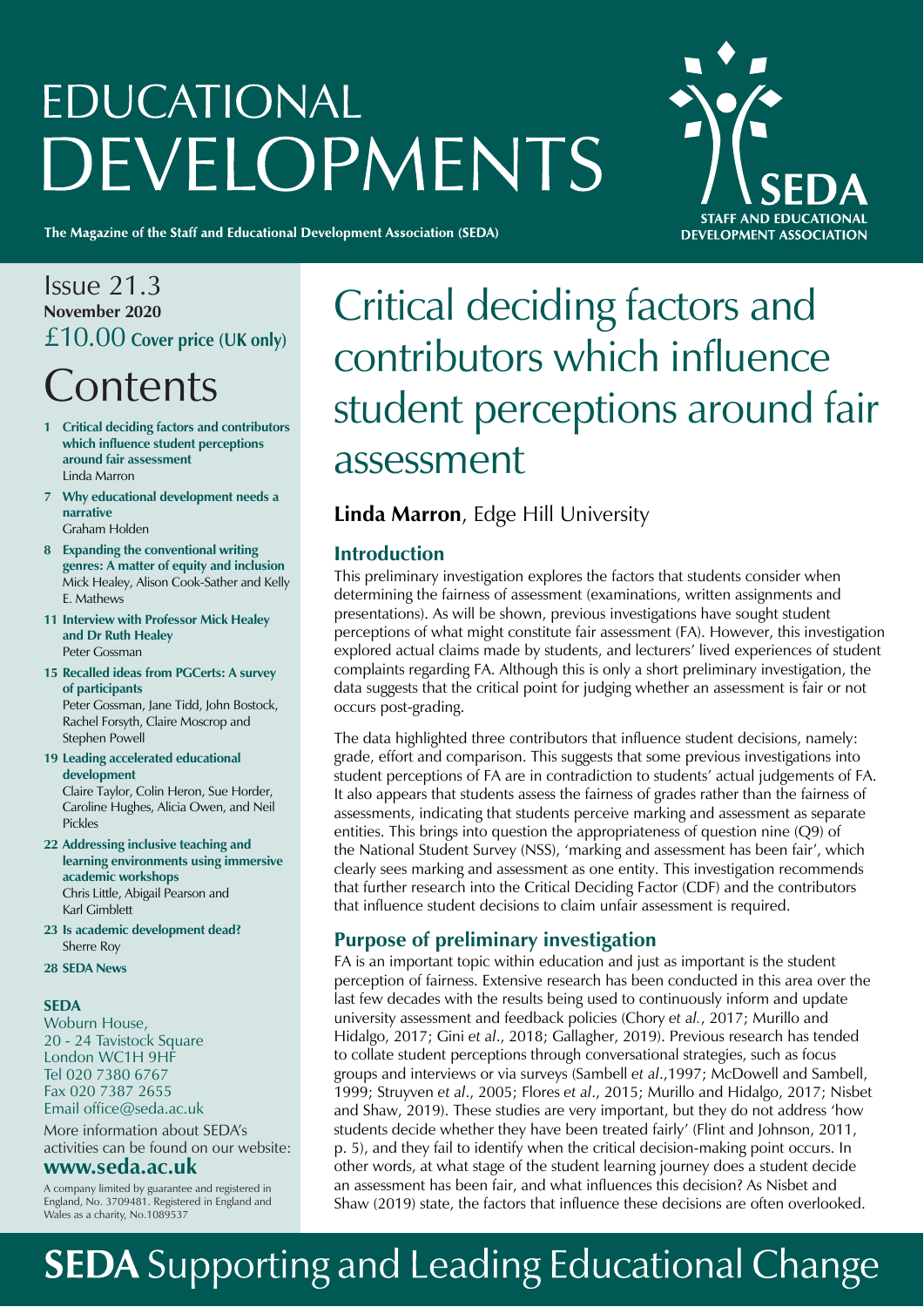#### EDUCATIONAL DEVELOPMENTS **The Magazine of SEDA**

### Issue 21.3 2020

### Editorial Committee

**Karen Arm** Solent University

**Amy Barlow** University of Portsmouth

**Dr John Bostock** Edge Hill University

**Nick Botfield** University of Bedfordshire

**Dr Peter Gossman** University of Worcester

University of Birmingham **Dr Marios Hadjianastasis**

**Dr Virendra Mistry** Liverpool John Moores University

**Steve Outram** HE Consultant and Researcher

**Satanu Vasant** University of East London

Higher Education Consultant **Professor James Wisdom**

**Dr W. Alan Wright** University of Windsor, Canada

### 2020 (Vol.21)

© SEDA. This issue of Educational Developments is for use by individual members (single copy) and institutional members (10 copies) and is not for redistribution. Members can purchase access to further copies for £290 per 10.

#### **Subscription information for**

**non-members:** single issue purchase is £10. Individual subscriptions (4 issues) are £35 sterling per year. Institutional subscriptions (access to 10 copies of each issue) are £350 sterling per year and further copies in multiples of 10 can be purchased at the same price.

All orders should be sent to the SEDA Office, either with payment or official order.

Nonetheless, student perceptions of FA are important, which is why Q9 of the National Student Survey (NSS) specifically asks whether 'marking and assessment has been fair'.

According to the NSS Summary Data 2019 (officeforstudents.org.uk), on average 74% of full-time UK undergraduate students have either definitely agreed or mostly agreed with Q9. This means that approximately 26% have not agreed with this statement. Given that approximately half a million students complete the NSS, this figure is quite staggering.

Universities recognise that 'assessment is important to students' (Flint and Johnson, 2011, p. 7) and actively seek the student voice (SV) through focus groups, student representatives and evaluations. Today, students expect to receive an assessment schedule, comprehensive feedback from both formative and summative assessments, and the opportunity to submit a draft as well as dialogical feedback opportunities. The assessment itself is usually subjected to internal accountability and is further monitored by External Examiners. Yet, despite these efforts, some students still report that marking and assessment has not been fair (NSS, 2019; thestudentrooms.co.uk)

#### **Methods**

This study has attempted to investigate FA through actual claims of unfair assessments as experienced by students and lecturers. It has further sought to establish if there are any connecting themes between both sets of experiences.

Actual student claims of unfair assessment have been gathered from eight publicly available data found on the thestudentrooms.co.uk website. This method of data collection was chosen for two reasons. Firstly, students can freely express their concerns without being led by specific questions and can do so without fear of reprisal. Secondly, the decision to post a comment is based upon a specific experience and any claims made can be considered to be reliable indicators of the contributing factors that students who claim unfair assessment have used when deciding an assessment is unfair. A search was conducted using the criteria 'unfair assessment' and the results were subjected to a thematic analysis.

Several lecturers from one university were approached and asked if they had ever had a student claim unfair assessment. Eight lecturers who responded with yes, were asked to complete a short Likert scale questionnaire. The questionnaire was designed to identify the type of concern raised and when the critical decisionmaking point occurred. In summary, the questions asked if lecturers had ever had a student express concerns during any of the following activities:

- 1. Programme induction
- 2. During module induction
- 3. At the start of an assignment
- 4. Whilst in the process of producing an assignment
- 5. After grade release
- 6. Lecturers were also asked how often their students took the opportunity to discuss their feedback in an individually arranged tutorial.

Each question required a response rate of either *very frequently; frequently; occasionally; rarely; very rarely; never.* Comments boxes were also provided to allow lecturers to state what the concern was and to add any further information.

A thematic analysis was conducted on the information given, emerging themes were identified and cross-referenced with themes identified from the student claims of unfair assessment. The results are discussed below.

#### **Results**

#### **Student claims**

Data collected from thestudentrooms.co.uk suggests that there are three contributors that influence student decision making for claims of unfair assessment: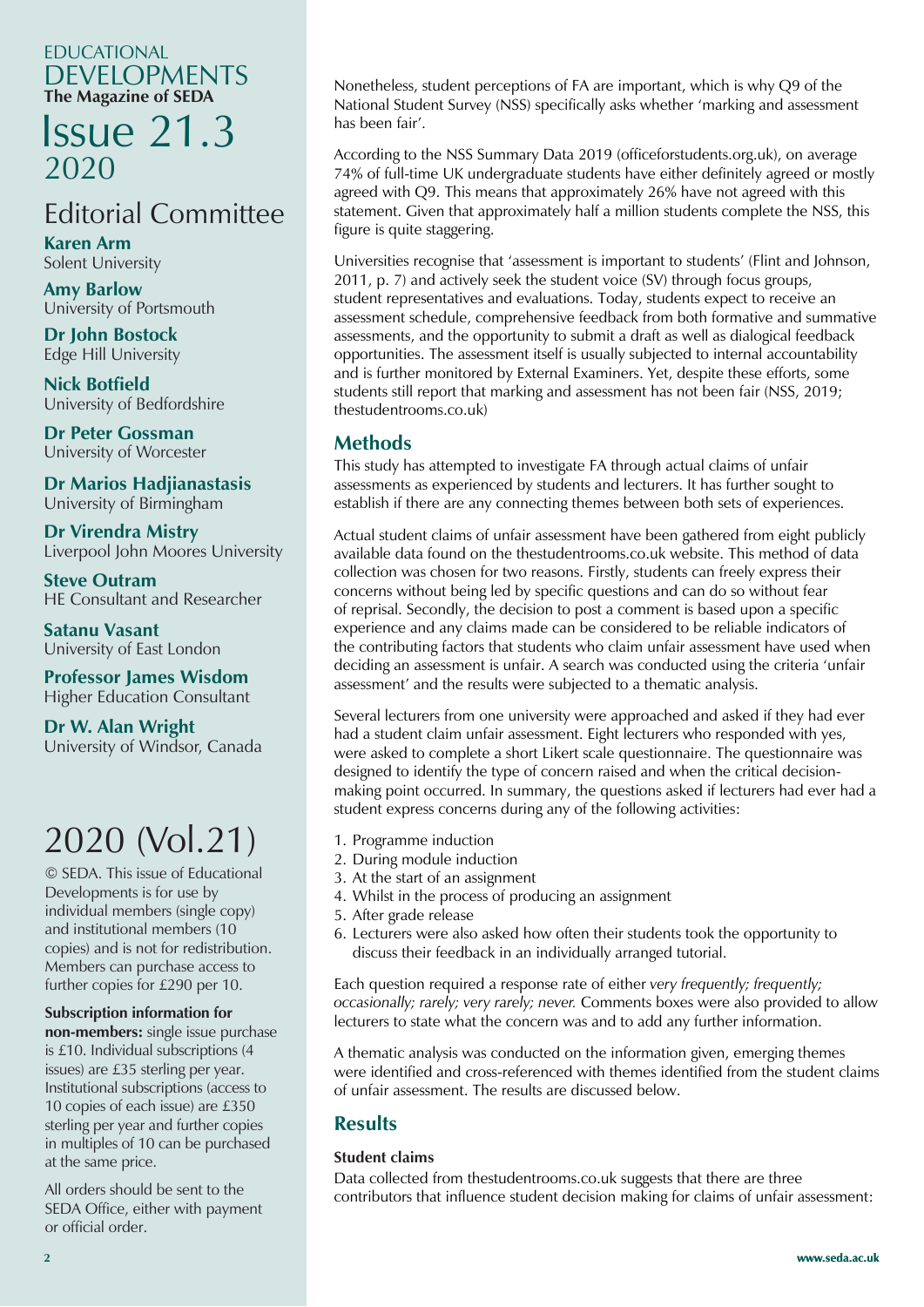- Contributor 1 (C1) is grade received. All student claims involved C1 and were mostly related to grades lower than expected, but also included capped grades.
- Contributor 2 (C2) involved effort applied. Fifty per cent of claims said that the grade did not reflect the effort that had been applied to the assignment.
- Contributor 3 (C3) involved comparisons. Eighty-eight per cent justified their claims by comparing their grades to either predicted grades, grades awarded for other assignments or other students' grades. (See Figure 1.)



*Figure 1 Percentage of unfair assessment claims by contributor*

The claims consisted of a combination of the three contributors rather than an isolated factor. Fifty per cent of claims involved all three contributors. Sixty-three per cent involved C1 and C2. Eighty-eight per cent of claims included C1 and C3 (Figure 2).



*Figure 2 Percentage of unfair assessment claims by contributor combination*

C3 found that fifty per cent compared their grade to their own previously awarded grades, twenty-five per cent compared their friends' grades and thirteen per cent compared the awarded grade to predicted grades (Figure 3).



*Figure 3 Percentage of unfair assessment claims by grades comparison*

In all instances C1 was a contributor to the claim of unfair assessment. Table 1 highlights some of the actual student claims made as well as the contributory influencer for the decision. All comments can be found on thestudentrooms.co.uk.

| Student        | $C1 - Grade$                                                                              | $C2$ – <i>Effort</i>                                                              | $C3$ – Comparison                                                                                                                                         |
|----------------|-------------------------------------------------------------------------------------------|-----------------------------------------------------------------------------------|-----------------------------------------------------------------------------------------------------------------------------------------------------------|
| S <sub>1</sub> | 40% () was easily a 70+                                                                   | about 100 hours                                                                   | a mate got 78% for a generically boring piece<br>of work                                                                                                  |
| S <sub>2</sub> | a low mark                                                                                | investing a lot of time                                                           | earlier this year and got 75%                                                                                                                             |
| S <sub>3</sub> | I got 2.71, 0.04 off a 2.1                                                                | grades aren't a true reflection of the<br>work and effort I put into the research | I was predicted a 1st from 3rd year                                                                                                                       |
| S <sub>4</sub> | a lower grade than anticipated                                                            |                                                                                   | I was told not to pursue an idea but when a<br>fellow student chose to pursue the same idea<br>they were given top grades and I was given<br>lower grades |
| S <sub>5</sub> | I got a $2:2$                                                                             | but I just get so hurt (), knowing I<br>put so much hard work into it             | I have always got top grades throughout college<br>and $uni$                                                                                              |
| S <sub>6</sub> | degree classification and it was<br>averaged at 58.99% (2:2)                              |                                                                                   |                                                                                                                                                           |
|                | would need 1.1 of a mark on the<br>average to be at 60%                                   |                                                                                   |                                                                                                                                                           |
| S7             | I submitted work that isn't good<br>enough and of course I failed and<br>had to retake it |                                                                                   | I got a first (73%) for my retake and it was<br>capped at 40%                                                                                             |
| S <sub>8</sub> | awarded a 2:1 with an overall<br>average of 68                                            |                                                                                   | I also achieved a 1st for my 12,000-word<br>dissertation                                                                                                  |
|                | I'm slightly annoyed because I was<br>SO close to getting a 1:1.                          |                                                                                   |                                                                                                                                                           |

*Table 1 Students' statements*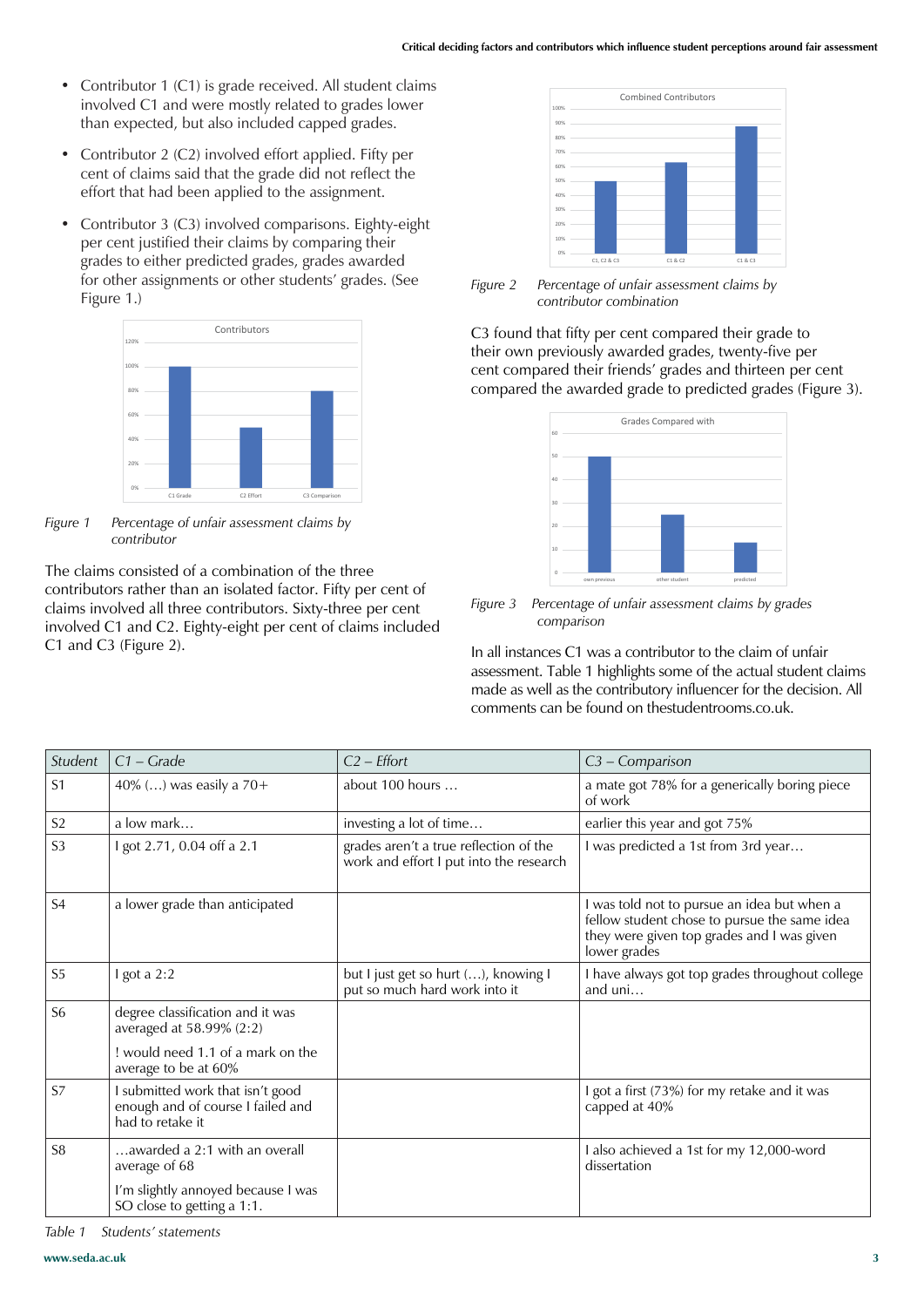#### **Lecturer experiences**

With regards to question 1, seventy-five per cent of respondents indicated that they had never experienced a student express concerns during programme induction, thirteen per cent responded with 'occasionally' and thirteen per cent responded with 'rarely'. However, the type of concern stated was simply that 'some students dislike written assessments' (L1) which isn't really a claim of unfair assessment, but merely a preference. (See Figure 4.)

For Q2, concerns expressed during module induction, eightyeight per cent responded with 'never' and thirteen per cent responded with 'occasionally'. Again, the reason given was 'some dislike exams, others dislike presentations' (L1) and, again, this isn't a claim of unfair assessment.

Q3 investigated if concerns had ever been raised during the start of an assignment. Sixty-three per cent responded with 'never', thirteen per cent responded with 'very rarely', thirteen per cent with 'rarely' and thirteen per cent with 'occasionally'. The student concern identified was 'workload and timing'  $(L7)$ .

Q4 resulted in fifty per cent of respondents stating that they had never had a student express concerns whilst they were in the process of producing an assignment. Twenty-five per cent indicated 'rarely'. The reasons given were 'timeframe' (L2) and 'format' (L7). Thirteen per cent indicated 'very rarely' and thirteen per cent responded with 'occasionally'. The student concern expressed was 'too many assessments' (L1).

For Q5, post-grading, eighty-eight percent of respondents indicated that they had experienced a student claim of unfair assessment post-grading. Only thirteen per cent of lecturers responded with 'never', thirty-eight per cent responded with 'occasionally,' thirty-eight per cent responded with 'rarely' and thirteen per cent responded with 'frequently'. The student concerns identified were 'student didn't like the outcome' (L5), 'student got a pass, wanted higher' (L6), 'student wanted a higher grade'  $(L4)$ , 'student thinks they should pass when they haven't met the learning outcome' (L8), and 'assumed work deserved a higher grade' (L2).

Q6 asked about the engagement level of students to participate in feedback discussions post-grading. Fifty per cent of lecturers stated that students rarely take up this opportunity, twenty-five per cent indicated 'occasionally'



*Figure 4 Summary of lecturers' responses*

and twenty-five per cent indicated 'frequently.'

Discussions with lecturers revealed that unfair assessment claims were mostly made post-grading and mostly by students who received a lower grade than anticipated. Lecturers also reported that most students who requested feedback tutorials did not want to discuss their feedback, but rather wanted to justify the case for a re-grade, often comparing their work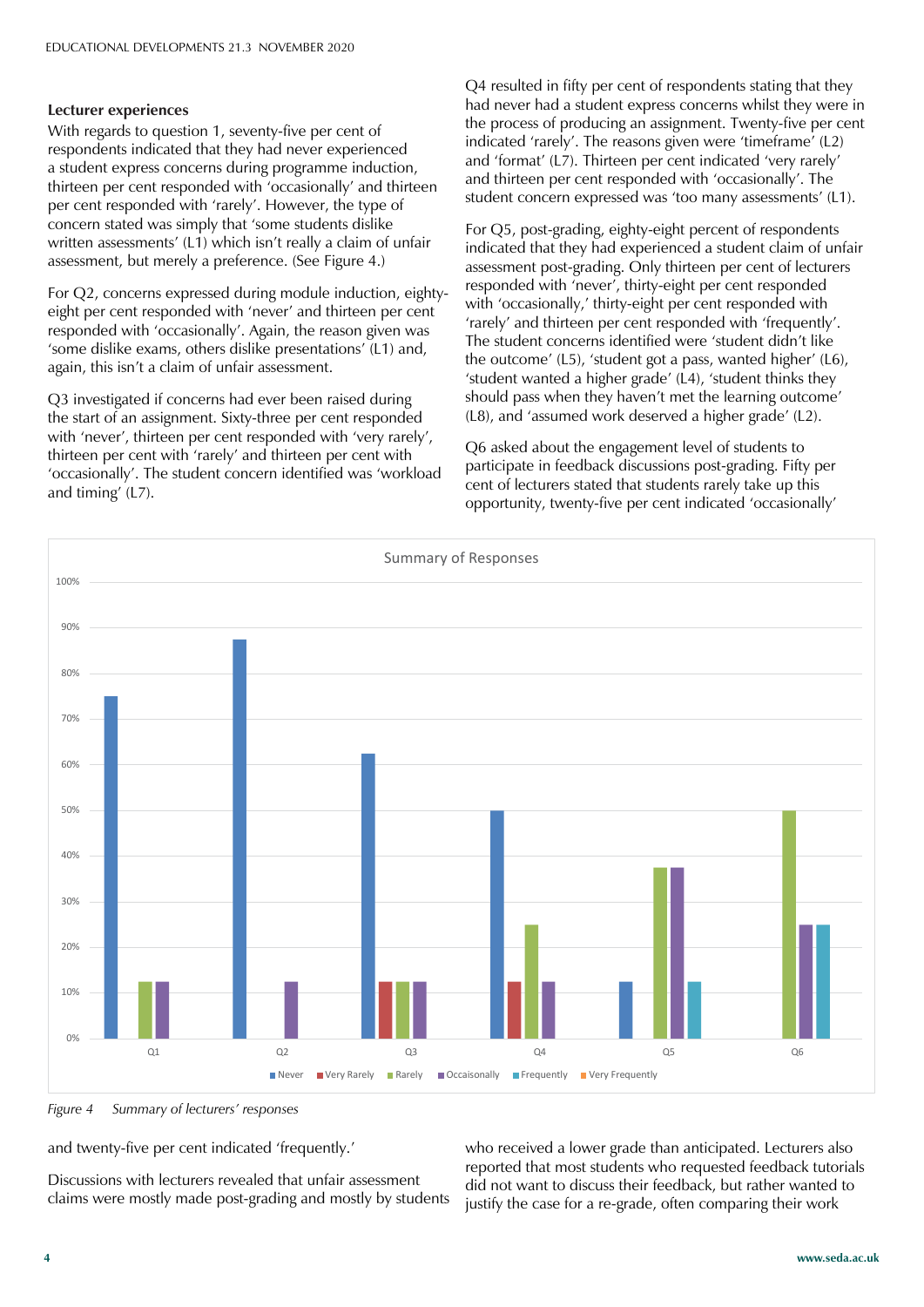|                                   | $C1 - Grade$                                                   | $C2$ – <i>Effort</i>                                                                | C3 - Comparison                                                                                |
|-----------------------------------|----------------------------------------------------------------|-------------------------------------------------------------------------------------|------------------------------------------------------------------------------------------------|
| L1<br>(UG)                        | student struggled with feedback                                |                                                                                     |                                                                                                |
| L2<br>(PG)                        | a few students have protested<br>their grades after assessment | assumed work deserved higher                                                        | but were resolved once a demonstration<br>of how assignments with higher grades<br>met the LOs |
| L <sub>3</sub><br>(UG)            | student requested a re-mark from<br>another tutor              |                                                                                     |                                                                                                |
| L4<br>(PG)                        | wanted a higher grade                                          | thought the work she put in was worthy of<br>a higher grade                         | compared her grade to MSc in Psychology                                                        |
| L <sub>5</sub><br>(CPD<br>Course) | didn't like the outcome                                        | stated that it was lengthy piece of work that<br>took considerable time to complete | compared to others who had achieved                                                            |
| L <sub>6</sub><br>(PG)            | got a pass - wanted higher                                     | engaged in numerous tutorials and emails<br>communication so expected higher        | compared to previous modules and other<br>courses to justify                                   |
| L <sub>8</sub><br>(UG)            | student felt that they should pass                             |                                                                                     | because others had                                                                             |

*Table 2 Lecturers' statements*

with other students' work (see Table 2 for a summary).

#### **Discussion**

It is interesting to see that eighty-eight per cent of the lecturers have stated that student actual claims of unfair assessment took place post-grading, which aligns with the data found on thestudentrooms.co.uk. The student search did not identify any claims or discussions surrounding the fairness of the actual assessment type or the feedback given. This would suggest that either the assessment type itself is fair or that students are not reliable evaluators of FA. Even in the case where a student claimed a lecturer had been unfair throughout the final year, the only justification was that the student was given Cs during this period (S3, studentrooms.co.uk) and, even though the student thought this was unfair, only expressed concerns upon receiving the final classification. In fact, all claims found referred to a lower-than-wasanticipated grade, and justification was often based upon effort-level and comparisons. This does suggest that the grade received is the students' CDF for making FA judgements.

If this is the case, then it is not the assessment that students find unfair, but the grade received. Further suggesting

that students do not perceive marking and assessment as the same thing, which means that the responses to the NSS Q9 could be referring to either marking or assessment. It is possible that an assessment can be fair, but the grading of the assessment be unfair and *vice versa*. If students are using the grade received as the CDF, then the NSS Q9 statement should be redesigned as the current results are misleading; it is unknown whether respondents are referring to assessment or to marking or indeed grade received.

Much research surrounding FA has been taken from the student perspective even though they are not trained educators nor informed by research surrounding fair assessment. Lladó et al. (2014, p. 593) state that 'If the processes of evaluation and marking are already difficult for teachers, they will be no less so for students who have less knowledge and experience in this field'.

This view has been supported by others (Patton, 2012; Kaufman and Schunn, 2011; Segers and Dochy, 2001). For example, Patton's (2012, p. 724) peer-assessment study highlighted that students sometimes feel as though they lack the necessary skills to adequately assess others, and cites one student as saying,  $'(...)$  us are just undergraduates and we'd rather be marked by someone who has been in the field and knows what they're talking about'. Yet, the comments from thestudentrooms.co.uk indicate that when students are dissatisfied with their grade, they do, indeed, peer-assess the work of others to justify a regrade.

If students do lack the knowledge and experience to assess themselves and their peers fairly, how can they fairly assess the fairness of an assessment that has been designed by a team of experienced and qualified educators? As McDowell and Sambell (1999) state, 'students do not have pedagogical expertise in methods of assessment (...) [and] are not experts in the subjects or professions for which they are studying'. Yet, Q9 of the NSS assumes that students can judge the fairness of both marking and assessment even though they 'may not be able to identify  $(...)$ appropriate standards of achievement at graduate level' (McDowell and Sambell, 1999).

That is not to say that the student voice is not important, of course; it is very important, but is it more important than the lecturer voice? Has higher education, as Flint and Johnson (2011, p. 7) state, 'consciously "privileged" students' perspectives over those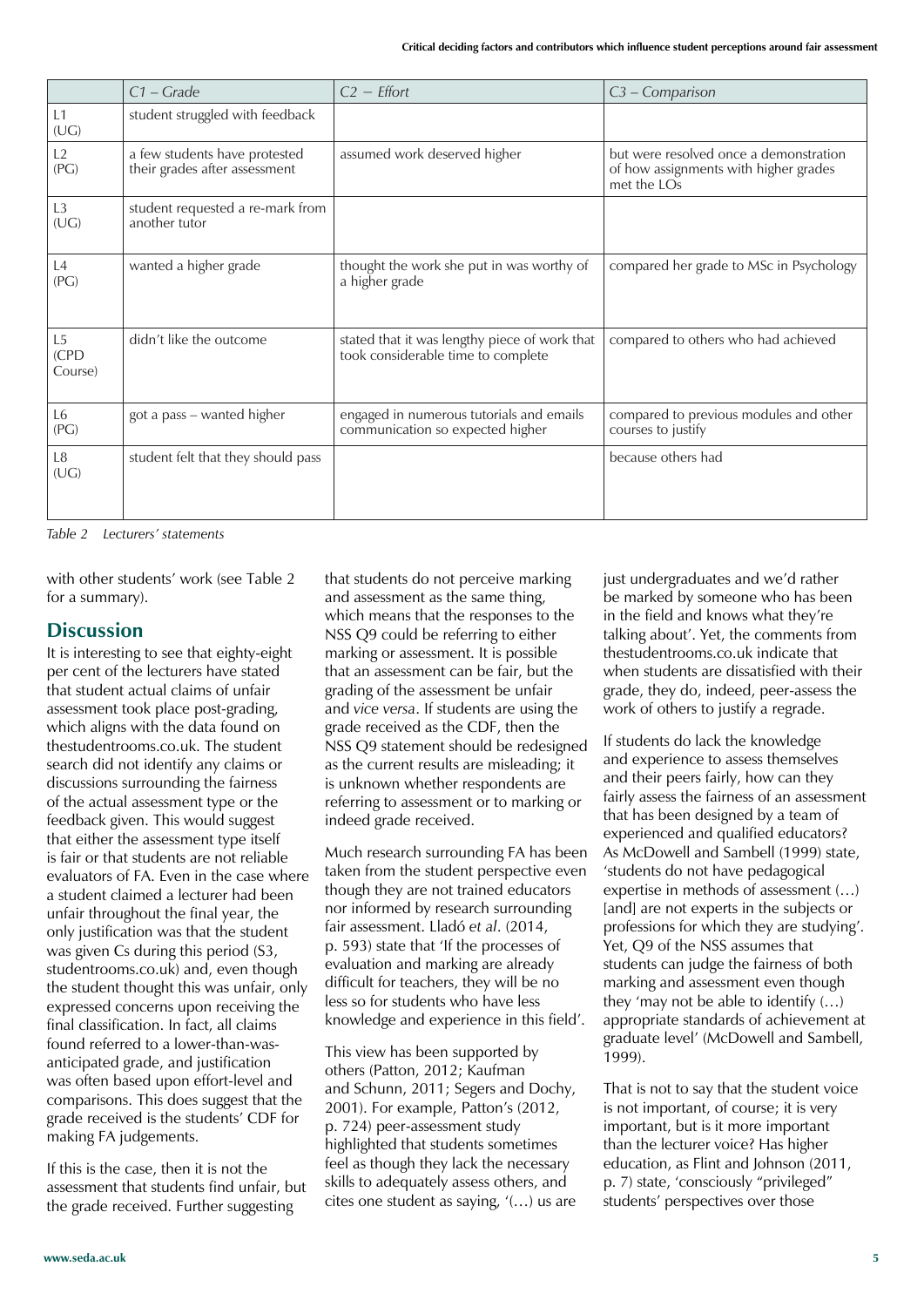of [qualified and experienced] university teachers and administrators?' Quite possibly, but what is certain is that further research into actual student claims of unfair assessment is required, especially if the CDF is grade-received rather than the assessment itself.

#### **Recommendations**

This preliminary investigation not only highlights some of the contributory factors that influence student decisions surrounding the fairness of an assessment, but also identifies the likely CDF that leads to the decision. It is important to investigate actual claims made rather than perceptions of what may be considered unfair. By gaining a deeper understanding of the CDF and the influential contributors that lead students to decide an assessment is unfair, educators can identify strategies that might help students.

#### **Limitations**

The participant samples for both lecturers and students in this preliminary investigation are very small which renders inferential statistical analysis difficult to apply and, thus further research using a much larger scale is required. A further limitation rests within the capturing of students' actual claims as these are not publicised. Thus, it would be necessary to collect this information on an as-and-when-ithappens basis.

#### **References**

Chory, R. M., Horan, S. M. and Houser, M. L. (2017) 'lustice in the higher education classroom: students' perceptions of unfairness and responses to instructors', Innovative Higher Education, 42, p. 321 (https://doi.org/10.1007/s10755-017-9388-9).

Flint, N. and Johnson, B. (2011) *Towards Fairer University Assessment. Recognising the concerns of students,* London: Routledge.

Flores, M. A., Veiga Simão, A. M., Barros, A. and Pereira, D. (2015) 'Perceptions of effectiveness, fairness and feedback of assessment methods: a study in higher education', Studies in Higher *Education*, 40:9, pp. 1523-1534 (DOI: 10.1080/03075079.2014.881348).

Gallagher, K. (2019) 'Student voice: perceptions of fair treatment in a Foundations program', Journal of Applied Research in Higher *Education*, Vol. 11 No. 1, pp. 129-145 (https://doi.org/10.1108/ JARHE-03-2018-0037).

Gini, G., Marino, C., Pozzoli, T. and Holt, M. (2018) 'Associations between peer victimization, perceived teacher unfairness, and adolescents' adjustment and well-being', Journal of School *Psychology*, Volume 67, 2018, pp. 56-68 (https://doi.org/10.1016/j. jsp.2017.09.005).

Kaufman, J. H. and Schunn, C. D. (2011) 'Students' perceptions about peer assessment for writing: their origin and impact on revision work', Instructional Science, 39, pp. 387-406 (https://doi. org/10.1007/s11251-010-9133-6).

Lladó, A., Soley, L., Sansbelló, R., Pujolras, G., Planella, J., Roura-Pascual, N., Martínez, J. and Moreno, L. (2014) 'Student perceptions of peer assessment: an interdisciplinary study', Assessment *and Evaluation in Higher Education,* 39:5, pp. 592- 610 (DOI: 10.1080/02602938.2013.860077).

McDowell, L. and Sambell, K. (1999) 'Fitness for purpose in the assessment of learning: students as stakeholders', Quality in Higher *Education*, 5:2, pp. 107-123 (DOI: 10.1080/135383299005020).

Murillo, F. and Hidalgo, N. (2017) 'Students' conceptions about a fair assessment of their learning', Studies in Educational *Evaluation*, Volume 53, pp. 10-16 (https://doi.org/10.1016/j. stueduc.2017.01.001).

National Student Survey Results Spreadsheets (2019) (available at: https://tinyurl.com/y3trt5du).

Nisbet, I. and Shaw, D. (2019) 'Fair assessment viewed through the lenses of measurement theory', Assessment in *Education: principles, policy and practice,* 26:5, pp. 612- 629 (DOI: 10.1080/0969594X.2019.1586643).

Patton (2012) "Some kind of weird, evil experiment": student perceptions of peer assessment', Assessment and *Evaluation in Higher Education,* 37:6, pp. 719-731 (DOI: 10.1080/02602938.2011.563281).

Sambell, K., McDowell, L. and Brown, S. (1997) 'But is it fair?: an exploratory study of student perceptions of the consequential validity of assessment', Studies in Educational Evaluation, 23(4), pp. 349-371 (10.1016/S0191-491X(97)86215-3)

Segers, M. and Dochy, F. (2001) 'New assessment forms in problembased learning: the value-added of the students' perspective', Studies *in Higher Education,* 26(3), pp. 327-343, Taylor and Francis Online.

Struyven, K., Dochy, F. and Janssens, S. (2005) 'Students' perceptions about evaluation and assessment in higher education: a review', Assessment and Evaluation in Higher Education, 30:4, pp. 325-341 (DOI: 10.1080/02602930500099102).

'The student claims' found on the Thestudentrooms.co.uk (accessed 4 November 2019):

https://www.thestudentroom.co.uk/showthread php?t=2122653 https://www.thestudentroom.co.uk/showthread.php?t=4781678 https://www.thestudentroom.co.uk/showthread.php?t=2948653 https://www.thestudentroom.co.uk/showthread.php?t=5441458 https://www.thestudentroom.co.uk/showthread.php?t=5508634 https://www.thestudentroom.co.uk/showthread.php?t=4177744 https://www.thestudentroom.co.uk/showthread.php?t=5508634 https://www.thestudentroom.co.uk/showthread.php?t=5431518

**Linda Marron** is a Senior Lecturer in Teaching and Learning Development in the Centre for Learning and Teaching at Edge Hill University.

### The latest SEDA Series books from Routledge:

**Delivering Educational Change in Higher Education: A Transformative Approach for Leaders and** 

#### **Practitioners**

Edited by Jackie Potter and Cristina Devecchi www.routledge.com/9780367147846

#### **A Handbook for Student Engagement in Higher Education: Theory into Practice**

Edited by Tom Lowe and Yassein El Hakim www.routledge.com/9780367085490

Both £23.99 in the Routledge Sale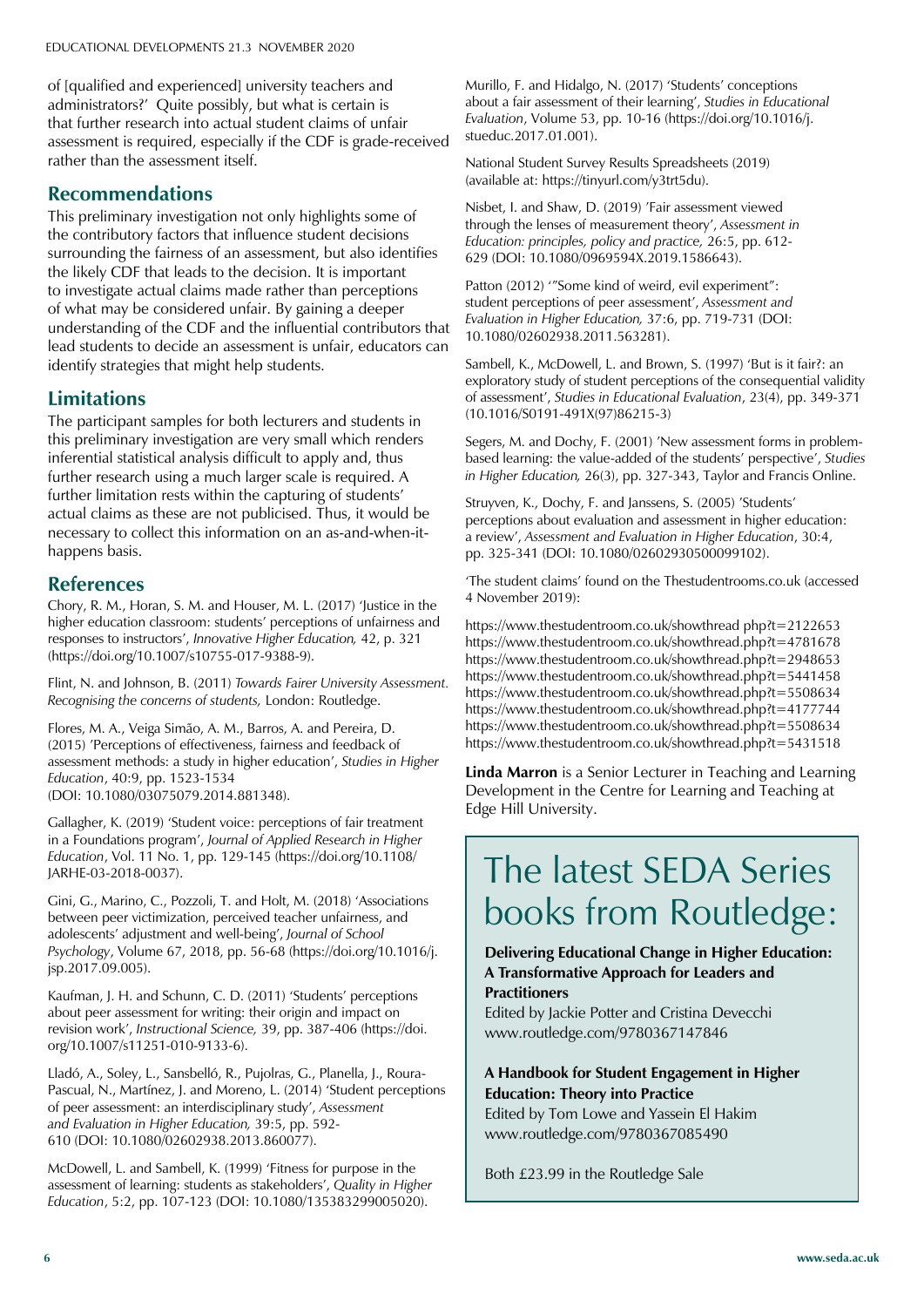## Why educational development needs a narrative

#### **Graham Holden**, Higher Education Consultant and Researcher

*'Narrative is understanding your purpose, creating a vision and communicating this to others. It unlocks in your audience's mind the answer to the question, "why?"'*  (Stefani, 2013)

The storm clouds over higher education described by Stefani (2013) have not cleared, if anything with recent events they have got stronger. As a result, universities find themselves in a torrent of unprecedented change which saw before the COVID-19 pandemic the imposition of economic restraints, increasing demands for accountability, and expressions of value for money (Donovan, 2019; McCowan, 2018). Driven by these demands, considerable time and effort has been devoted to attempts to define, measure and evidence teaching excellence. Yet despite the recognition by many commentators of the contested nature of teaching excellence (Gunn and Fisk, 2013), and of the challenges of measuring teaching excellence (Gibbs, 2010; Robertson *et al*., 2019), there is an increasing focus on the use of metrics-based measures for teaching quality. In the UK this has resulted in the predominance of proxy measures for teaching quality such as student satisfaction, student retention and graduate outcomes. These measures have taken an increasing prominence with the advent of the Teaching Excellence Framework (TEF) (Gunn, 2018), dominating the discourse around teaching and learning.

This culture of measurement has placed increasing pressure on Educational Development Units (EDUs) to evidence the impact of their activities on these metrics, and to justify the return on investment for the staff and resources provided by the institution. A discourse that developers must find a way to address if the future of educational development is not to be under threat (Krause, 2013; Stefani, 2013). As a developer with many years of experience of managing and leading educational development in the sector,

it is clear to me that many EDUs find themselves in a precarious place. A place where the activities they deliver are central to addressing the challenges institutions face and driving forward their vision for education, but which can be undervalued or poorly understood. The problematic issue of the narrative of educational development identified by Stefani (2013) has clearly not been resolved.

#### **What can we learn from the Teaching Excellence Framework (TEF)?**

Putting aside arguments about whether the TEF and its metrics are a true measure of teaching excellence, what can we learn from its implementation? The popular misconception is that the TEF is all about the metrics on which judgements are based. But this is only part of the picture. At the core of the TEF is a compelling narrative (Eales-Reynolds and Westwood, 2013) that links institutional purpose and values, educational strategy and policy, with practice and impact on student learning. A narrative that tells a story about the institution, its values and context, and how it enacts these values through the educational experiences it provides and the transformative impact these have on the lives of its students.

As an institutional lead for teaching and as a consultant working across the sector, I have worked with many institutions and subject teams, supporting them to capture and articulate their TEF narratives. The transformational nature of these discussions has not focused on accountability for student outcomes, or indeed, in the new parlance of the day, addressing weak courses (O'Thomas, 2019). They have focused on the golden thread that weaves together institutional/subject purpose with the approach to teaching and learning and the resultant impact on student outcomes. Woven within these narratives are tangible examples of the value and impact of educational development activities and their

influence on a culture of teaching excellence.

#### **So what does this all mean for Educational Development?**

Educational developers have access to a range of guidance, tools and approaches to evaluation to support them in evidencing the value of what they do, e.g. Bamber and Stefani (2016) Stefani and Baume (2016), Davis *et al*. (2019), Chalmers and Gardiner (2015), McCowan (2018). However, what is lacking from these approaches is a narrative that captures the richness of educational development work and its transformational impact. A narrative that is woven around the evidence which stitches together the values of educational development work with institutional strategy, policies and practices. A narrative that not only expresses the impact on student academic outcomes but also the influence on the educational culture of an institution and the 'intangible assets' that positively enhance the student learning experience (Robertson *et al*., 2019). A narrative that unlocks answers to key questions about the work of educational development such as: *Why do we do what we do in the way we do it? What are the benefits of the work we do? What changes as a result?* 

#### **Where to start – The importance of a compelling opening**

Next time you are asked to provide a report on educational development activity think about the opening. The opening sets the tone, framing your overall report and making your case in a nutshell. The opening sentences should capture the essence of what is distinctive about the work of the EDU in your institutional context. Think in terms of not just of what you offer but why you do it and the benefits that result.

Framing your narrative in this way, using language that is not only accessible but is the genuine voice of those you work with, lends authenticity and places the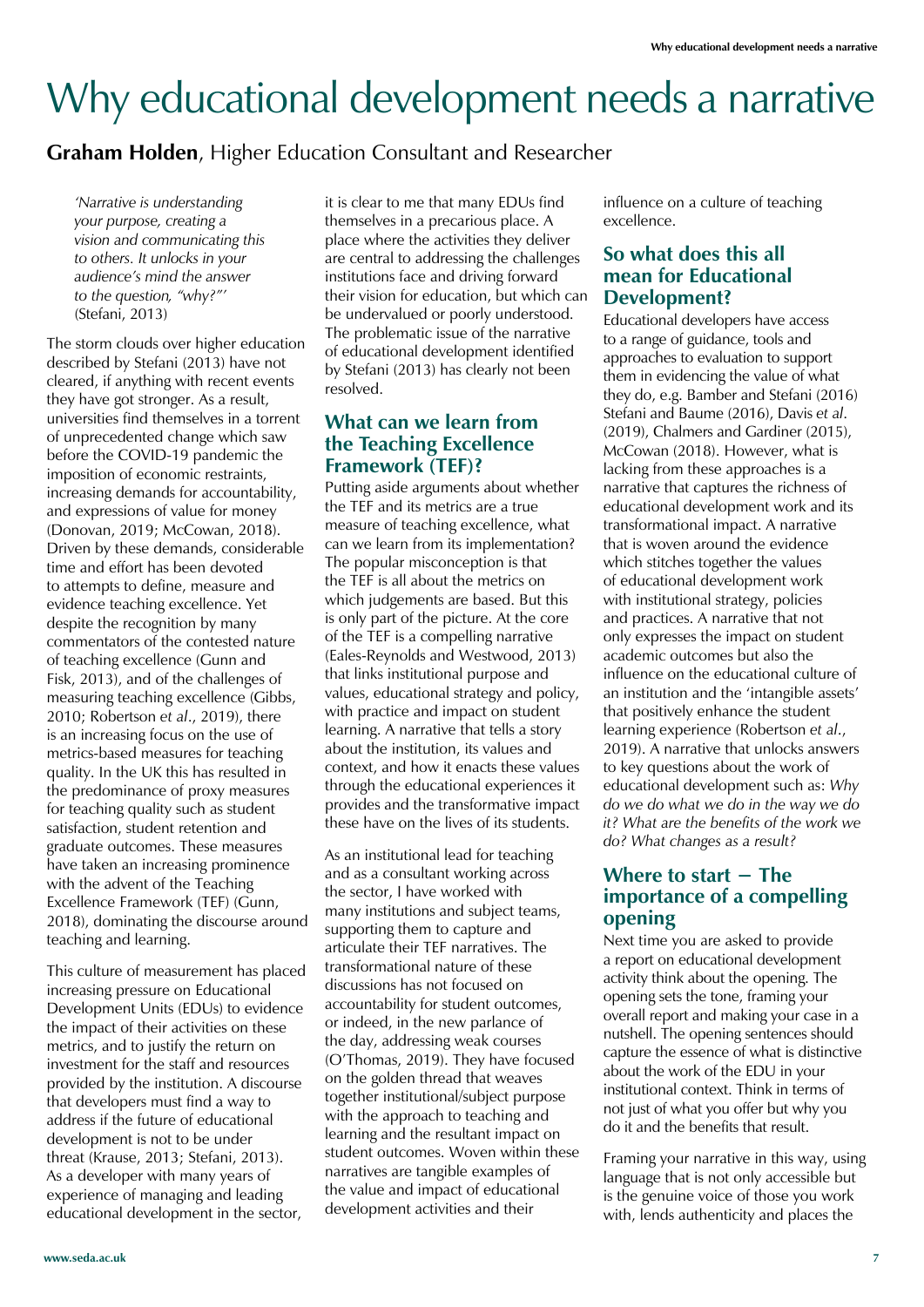focus on what matters  $-$  the impact of the work you do and the value it adds.

#### **Narrative matters more than ever**

Higher education finds itself in the midst of a storm with senior leaders across the sector recognising the importance of educational development in responding to the pivot to online. If we are to be able to continue to 'dance in the rain' as Stefani (2013) describes, then our purpose needs to be explicitly articulated and our vision for teaching and learning captured and communicated clearly to others. Without it, once the deluge has gone, we risk losing our footing and sliding down the list of institutional priorities.

It is incumbent therefore on all of us involved in educational development, especially bodies such as SEDA, to create a compelling narrative which portrays a coherent picture of the value of the work we do, our commitment to teaching, and the impact we have on student outcomes. The response of educational developers across the sector to the COVID-19 crisis provides the perfect opportunity for us to capture stories of our impact and why educational development matters now more than ever.

#### **References**

Bamber, V. and Stefani, L. (2016) 'Taking up the challenge of evidencing value in educational development: from theory to practice', International Journal for Academic Development, 21(3), pp. 242-254.

Chalmers, D. and Gardiner, D. (2015) 'An evaluation framework for identifying the effectiveness and impact of academic teacher development programmes', Studies in Educational Evaluation, 46, pp. 81-91.

Davis, C., Denney, F., Holden, G., Quinsee, S. and Reimers, S. (2019) 'Measuring value and impact for Educational Developers', ICED Conference, Atlanta, USA.

Donovan, C. (2019) 'For ethical "impactology"', Journal of *Responsible Innovation,* 6(1), pp. 78-83.

Eales-Reynolds, L. J. and Westwood, O. (2013) 'Teaching excellence in higher education: lessons from the TEF' (available at: http:// repository.uwl.ac.uk/id/eprint/4919).

Gibbs, G. (2010) *Dimensions of Quality,* York: Higher Education Academy.

Gunn, A. (2018) 'Metrics and methodologies for measuring teaching quality in higher education: developing the Teaching Excellence Framework (TEF)', Educational Review, 70(2), pp. 129-148.

Gunn, V. and Fisk, A. (2013) *Considering Teaching Excellence in Higher Education: 2007-2013: A literature review since the CHERI Report 2007,* Project Report, Higher Education Academy, York, UK.

Krause, K. (2013) 'Reconceptualising educational development: partnerships for a new age in higher education', in Bamber, R. (ed.) *Evidencing the Value of Educational Development*, Routledge.

McCowan, T. (2018) 'Five perils of the impact agenda in higher education', London Review of Education, 16(2), pp. 279-295.

O'Thomas, M. (2019) 'Redefining value for universities', WonkHE blog (available at: https://wonkhe.com/blogs/redefining-value-foruniversities/).

Robertson, A., Cleaver, E. and Smart, F. (2019) *Beyond the Metrics: identifying, evidencing and enhancing the less tangible assets of higher education,* QAA Scotland.

Stefani, L. (2013) 'Learning to dance in the rain: shifting the narrative of academic development', in V. Bamber (ed.), *Evidencing the Value of Educational Development,* pp. 39-46, London: SEDA.

Stefani, L. and Baume, D. (2016) 'Is it working? Outcomes, monitoring and evaluation', in D. Baume and C. Popovic (eds.), *Advancing Practice in Academic Development,* pp. 157-173, London: Routledge.

*This article draws on my experience as Director of Teaching and Learning at Sheffield Hallam University, a post I left in March 2019 to work as a consultant. It uses reflections on my experiences since then of working with institutions across the sector supporting them in their responses to the TEF.* 

**Dr Graham Holden** (gjholden59@gmail.com; g.holden@ shu.ac.uk) is a Higher Education Consultant and Researcher, a Visiting Fellow at the Sheffield Institute of Education, Sheffield Hallam University, and Client Relationship Director at Invisible Grail Ltd.

### Expanding the conventional writing genres: A matter of equity and inclusion

**Mick Healey,** Healey HE Consultants, UK, **Alison Cook-Sather**, Bryn Mawr College, USA, and **Kelly E. Mathews**, University of Queensland, Australia

*'Research is all about unanswered questions, but it also reveals our unquestioned answers.' (*Shawn Wilson, 2008, p. 6*)*

As educational developers, our

professional commitment is to engage in and support research that answers  $-$  and communicates answers to  $$ questions about effective educational practices in higher education. Yet, evoking a research paradigm shared

by Indigenous scholars in Canada and Australia, Shawn Wilson asserts that we also should consider what we are leaving unquestioned. In educational development, this includes the accepted and assumed ways of being, knowing,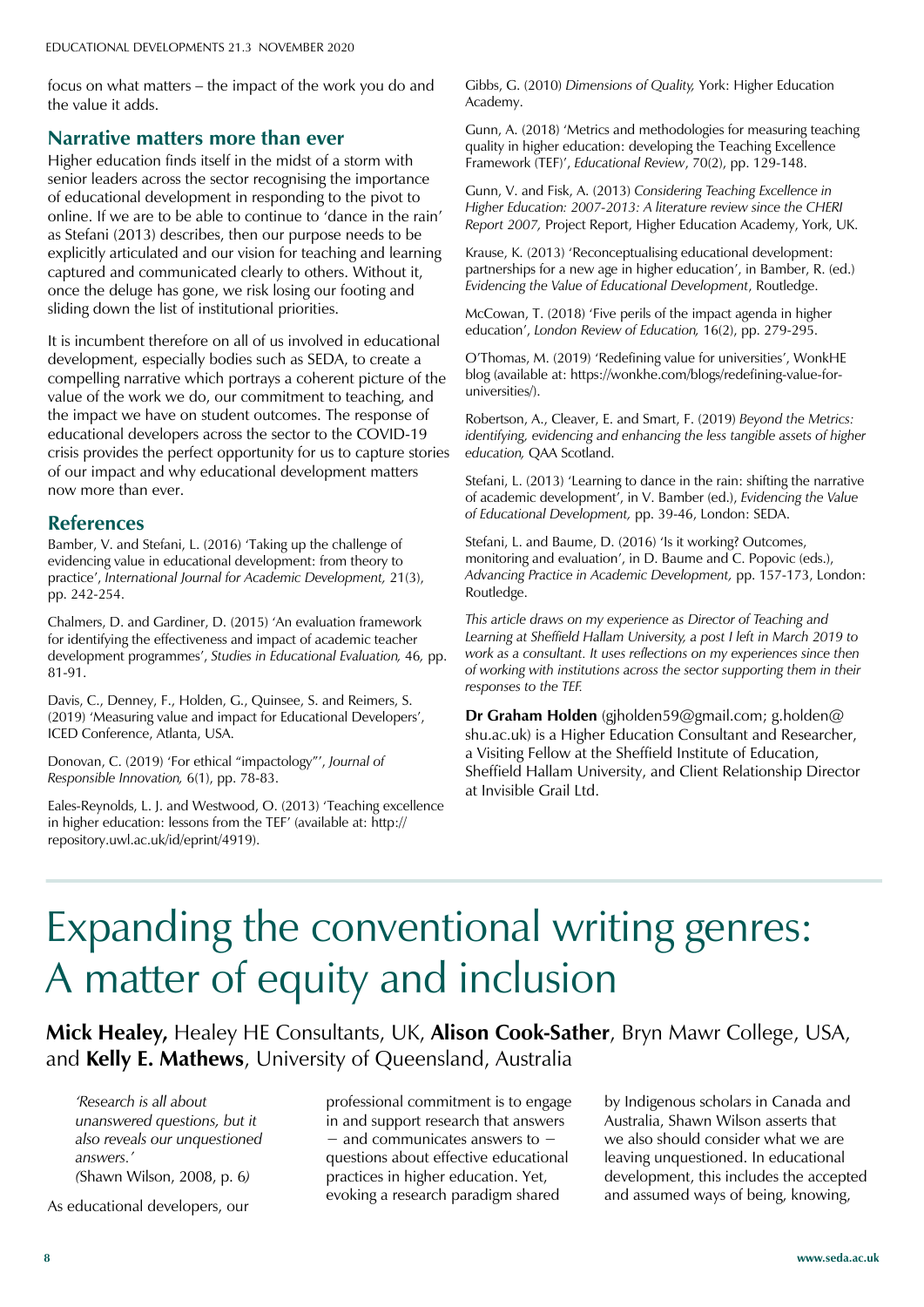researching, and  $-$  the main focus of our new book  $-$  writing about learning and teaching.

The forms and borders of writing are, in many arenas, conventional and unquestioned. It requires courage and encouragement to push beyond them. In the acknowledgements of his prizewinning first novel, which refuses a number of conventions, Ocean Vuong (2019) thanks Ben Lerner for the reminder that 'genre borders are only as real as our imaginations are small' (p. 245). Through naming, questioning, troubling, and exploring ways of writing about learning and teaching, educational developers, too, can support an expansion of writing genres to reflect and affirm the widest possible diversity of knowledges and voices  $-$  to expand who is writing about learning and teaching and how.

In this article we draw on material from *Writing About Learning and Teaching in Higher Education* (Healey *et al.*, 2020) to argue not only for the legitimacy of such an expansion but also for its necessity to support the diversity of identities and ways of knowing that those who teach in higher education bring to their practice and to their analyses of their work. Such an expansion is an act of imagination, and it is also a matter of equity and inclusion in the context of the conversations we contribute to and create about learning and teaching through published writing.

#### **Naming and troubling teaching and learning writing genres to question the unquestioned**

By 'writing genre' we mean the kind *or form of writing* an author selects. There are many forms in which to write about learning and teaching. For example, writing an empirical research article that draws on data gathered through a research design is commonly accepted in many academic disciplines, including in learning and teaching. But it is only one of several genres for communicating about this work.

Beliefs about accepted forms of writing vary according to disciplinary backgrounds, cultural contexts, and personal and political commitments, so what is conventional to one person might be alternative to another. Through naming genres explicitly and clarifying the distinctions and overlaps among them, we want to encourage writers, editors, and reviewers to embrace a diversity of submissions. Hence, we name and explore eleven genres in our book (Table 1). While far from an exhaustive list, these eleven include oral presentations and application writing to expand thinking about, and practices of writing about, learning and teaching.

In naming genres as distinct and differently valuable, we are arguing against the creation of a hierarchy that privileges one genre over another. The genres we name overlap. Rather than see these blurred lines as problematic, we suggest that they reflect the ways in which imagination resists reductive forms of containment and requires instead an ongoing process of rethinking and revising our ways of engaging, analysing, and sharing understandings.

In making this case, we are by no means diminishing genres already legitimated in the educational development literature, such as empirical research articles or case studies of practices in Western contexts. These genres enrich knowledge of learning and teaching in their own ways. Instead, we are arguing for also legitimating often unrecognised and equally important ways of contributing knowledge to the growing scholarship of teaching and learning in higher education. We understand that this values-based stance might come into conflict with the pressure many universities put on writers to embrace particular genres and publish in outlets that 'count more' in metrics of rankings and ratings. And we recognise that expanding beyond what is traditionally expected and valued carries different risks for differently positioned staff. It will take a collective of brave writers and reviewers to challenge conventional (Western) wisdom and resist the exclusive practice of embracing only dominant genres. It will also involve each of us questioning our own assumptions about writing genres and what counts as publishable work to move this agenda forward.

| Genre                                  | What the genre typically does                                                                                                                                                                                                                | What the genre typically looks like and where it is published                                                                                                                                                                                                                                                                                                                                     |
|----------------------------------------|----------------------------------------------------------------------------------------------------------------------------------------------------------------------------------------------------------------------------------------------|---------------------------------------------------------------------------------------------------------------------------------------------------------------------------------------------------------------------------------------------------------------------------------------------------------------------------------------------------------------------------------------------------|
| Empirical research<br>articles         | Gather and use observable data (e.g. from interviews, surveys,<br>document analyses, reflections, and narratives) to offer evidence<br>to support a particular aim or question.                                                              | Research articles in the natural and social sciences include an introduction, a<br>literature review, sections on methods, findings, discussion, and implications,<br>plus a conclusion. The humanities have a different format with many variations.<br>This genre is typically published in journals, book chapters and books.                                                                  |
| Theoretical and<br>conceptual articles | Draw on literature and theories (without presenting new data) to<br>provoke, deepen, or expand thinking about a particular concept<br>or practice.                                                                                           | Theoretical and conceptual articles typically describe the method or approach<br>guiding the writer's process but otherwise do not follow a prescribed set of<br>headings typical of data-driven research articles. They are typically published<br>as journals, book chapters, or books.                                                                                                         |
| l iterature reviews                    | Synthesise what is known and reveal what else we can learn<br>about a topic by reviewing existing research.                                                                                                                                  | Free-standing literature reviews tend to be organised around a guiding question<br>with an introduction and methods, findings, and discussion sections. They are<br>commonly published as journal articles, book chapters, or research reports.                                                                                                                                                   |
| Case studies                           | Delve deeply into, and provide rich descriptions of, specific<br>examples of successful learning and teaching practices, often<br>within a single course, program, or institution. They also<br>influence others to enhance their practices. | Case studies are usually organised around a 'rich description' of a learning<br>and teaching practice or context and include an introduction, discussion of<br>the case study, and implications for other scholars. Some journals publish<br>case studies, but blogs are also a common platform for case studies, and case<br>studies might also be included in award or fellowship applications. |
| Books and edited<br>collections        | Offer the opportunity to go into more depth and breadth about<br>a topic or theme. Edited collections allow a bringing together<br>of people working in the same field to explore the topic from<br>different perspectives.                  | May involve a mixture of review, conceptual thinking, empirical data, and<br>reflection. Learning and teaching books are published by a limited number of<br>commercial and university presses. Several new publishers are entering the<br>open-access market. Some edited collections are published as special issues<br>of journals.                                                            |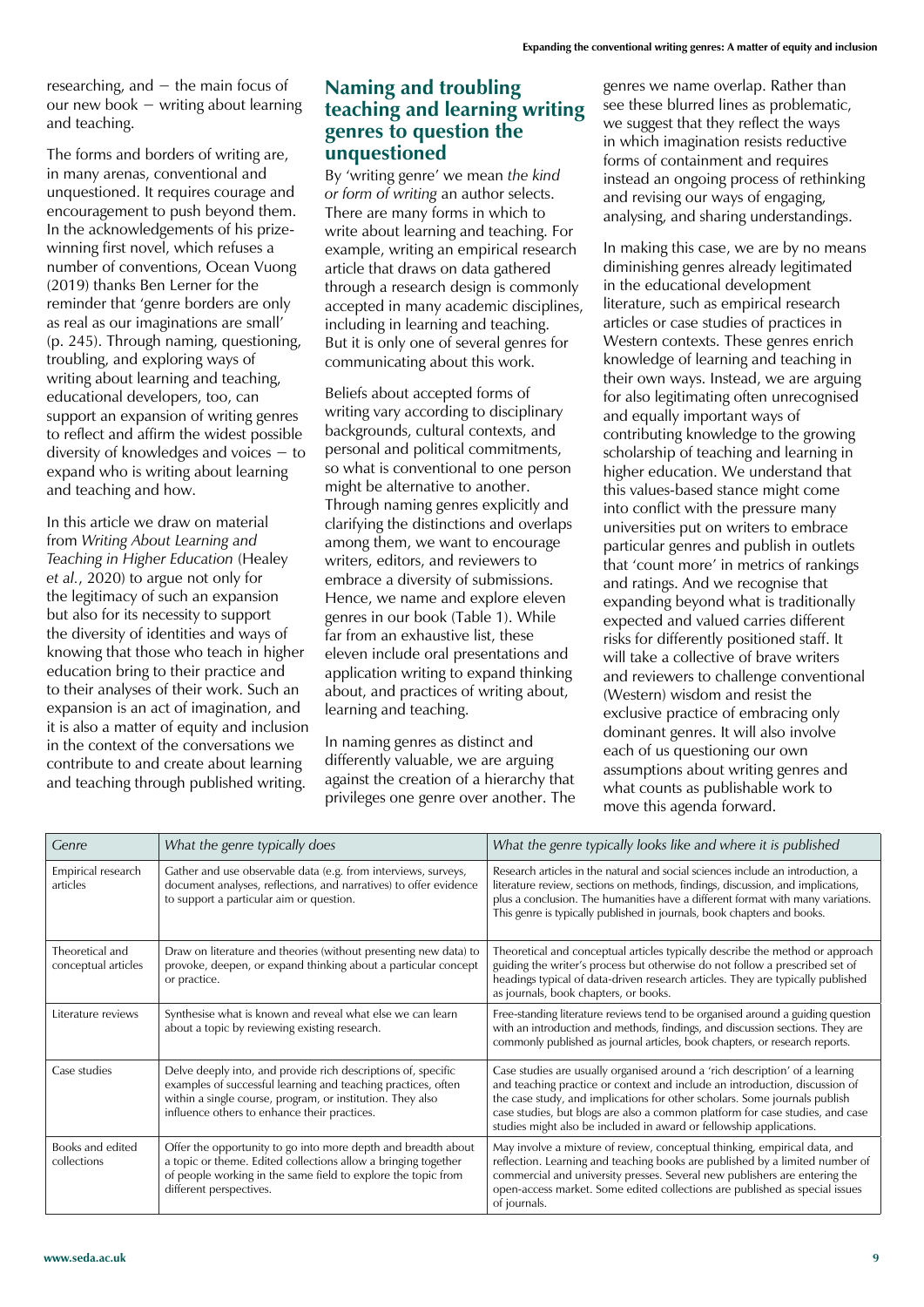| Genre                                              | What the genre typically does                                                                                                                                                                                                                                                                     | What the genre typically looks like and where it is published                                                                                                                                                                                                                                                                                                            |
|----------------------------------------------------|---------------------------------------------------------------------------------------------------------------------------------------------------------------------------------------------------------------------------------------------------------------------------------------------------|--------------------------------------------------------------------------------------------------------------------------------------------------------------------------------------------------------------------------------------------------------------------------------------------------------------------------------------------------------------------------|
| Presentations                                      | Communicate your research, practice findings, and stimulate<br>conversations with colleagues in real time.                                                                                                                                                                                        | Presentation formats vary widely and include conference papers, workshops,<br>panel discussions, and poster presentations. Posting slides online following a<br>presentation is a common practice.                                                                                                                                                                       |
| Reflective essays                                  | Share lived experiences of the messy, unfinished, personal, and<br>relational work of learning and teaching. They also offer analyses of<br>the resulting insights.                                                                                                                               | Reflective essays are written in the first person and present insights rather than<br>empirical findings or arguments while describing the learning and teaching<br>practice. Reflective essays are typically published either in journals that<br>explicitly name this genre or via blogs.                                                                              |
| Opinion pieces                                     | Assert a value judgement about learning and teaching that draws<br>directly on the writer's experience and informed perspective.                                                                                                                                                                  | Opinion pieces tend to be short (usually less than 1000 words), written in the<br>first person, and focused on a single point with no conventions for headings<br>or sub-headings. Blogs are a common forum for opinion pieces or journals<br>that explicitly publish this genre.                                                                                        |
| <b>Stories</b>                                     | Share the everyday experiences of learning and teaching from the<br>perspective of the writer to articulate what happened in practice<br>along with the writer's experience of the practice. The author and<br>the story are intertwined in ways that privilege the subjectivity of<br>the story. | Stories include information about the context: what happened, who was<br>involved, where it happened, and what happened in a narrative flow. They<br>are unlikely to have headings at all. Award and fellowship applications<br>typically include a story, and book chapters and blogs are also common media<br>for publishing stories.                                  |
| Social media                                       | Enables fast self-publication and raises awareness of your work.<br>Social media can accommodate any writing genre, although stories,<br>case studies, reflective essays, and opinion pieces tend to be more<br>common than publishing a research article, for example.                           | Social media by definition means to publish online. Publishing on social<br>media can look vastly different from written text because you can design the<br>layout and use images creatively.                                                                                                                                                                            |
| Teaching awards,<br>fellowships, and<br>promotions | Make the case and provide evidence that you meet the award,<br>fellowship, or promotion criteria, based, at least in part, on the<br>excellence of your teaching, support of learning, and leadership.                                                                                            | In contrast to the other genres, these applications are usually private. Some<br>involve completing highly structured forms, while others emphasise critical<br>reflection and discussion of the evidence of impact of a selection of activities<br>and experiences structured under a few broad headings. These typically go to<br>a committee or panel for assessment. |

*Table 1* The functions, appearances, and publishing locations for eleven writing genres (source: Healey et al., 2020)

#### **Creating new conversations through more writing genres that better reflect learning and teaching**

The key features of the eleven writing genres we discuss  $-$  features that apply to academic writing generally and that authors will therefore want to consider when writing about learning and teaching  $-$  are summarised in Table 1. Remember, the distinctions between the eleven genres are not hard and fast and we endeavour to model as well as invite taking them up in imaginative ways. We offer these general descriptions to help authors decide which genre might be most conducive to any given learning and teaching experience, perspective, or finding they want to share and the identities they want to develop as learning and teaching scholars. In presenting these genres we do not wish to reify stereotypes or conventional norms. Instead, we are opening up space to question the unquestioned, as Shawn Wilson (2008) encourages scholars to do.



In our book we present flexible guidelines in the form of open questions to help authors frame their writing for each of the eleven genres we discuss. The guidelines are not intended to be perfect or prescriptive but rather to offer steps for getting started by presenting questions for consideration. Figure 1 offers a *potential* process for writing for publication  $-$  from selecting the genre to submitting the finished piece.

In summary, our argument is that educational developers should embrace a wide variety of writing genres that enable staff to join in, create, and support conversations about learning and teaching in higher education. In a world of increasing uncertainty, it is important that educational developers and others imagine and make space for 'new possibilities for writing within and beyond "traditional" (mostly Western, mostly white) genres'  $-$  possibilities that can 'move us closer to creating more equitable and inclusive institutions of higher education and practices of teaching and learning' (Cook-Sather et al., 2020).

#### **References**

Cook-Sather, A., Healey, M. and Matthews, K. E. (2020) *Writing About Learning and Teaching in Precarious and Promising Times* (in review).

Healey, M., Matthews, K. E. and Cook-Sather, A. (2020) *Writing About Learning and Teaching in Higher Education: creating and contributing to public scholarly conversations across a range of genres,* Center for Engaged Learning Open-Access Books, Elon University, USA (https://www.centerforengagedlearning.org/books/writing-aboutlearning/).

Healey, M., Matthews, K. E. and Cook-Sather, A. (2019) 'Writing scholarship of teaching and learning articles for peer-reviewed journals', Teaching and Learning Inquiry, 7(2), pp. 28-50 (https://doi. org/10.20343/teachlearningqu.7.2.3).

Vuong, O. (2019) *On Earth We're Briefly Gorgeous,* London: Jonathan Cape.

**10 www.seda.ac.uk**  *Healey et al. (2020) based on Healey et al. (2019, p. 35)) Figure 1 Using the guiding questions to write for publication (source:*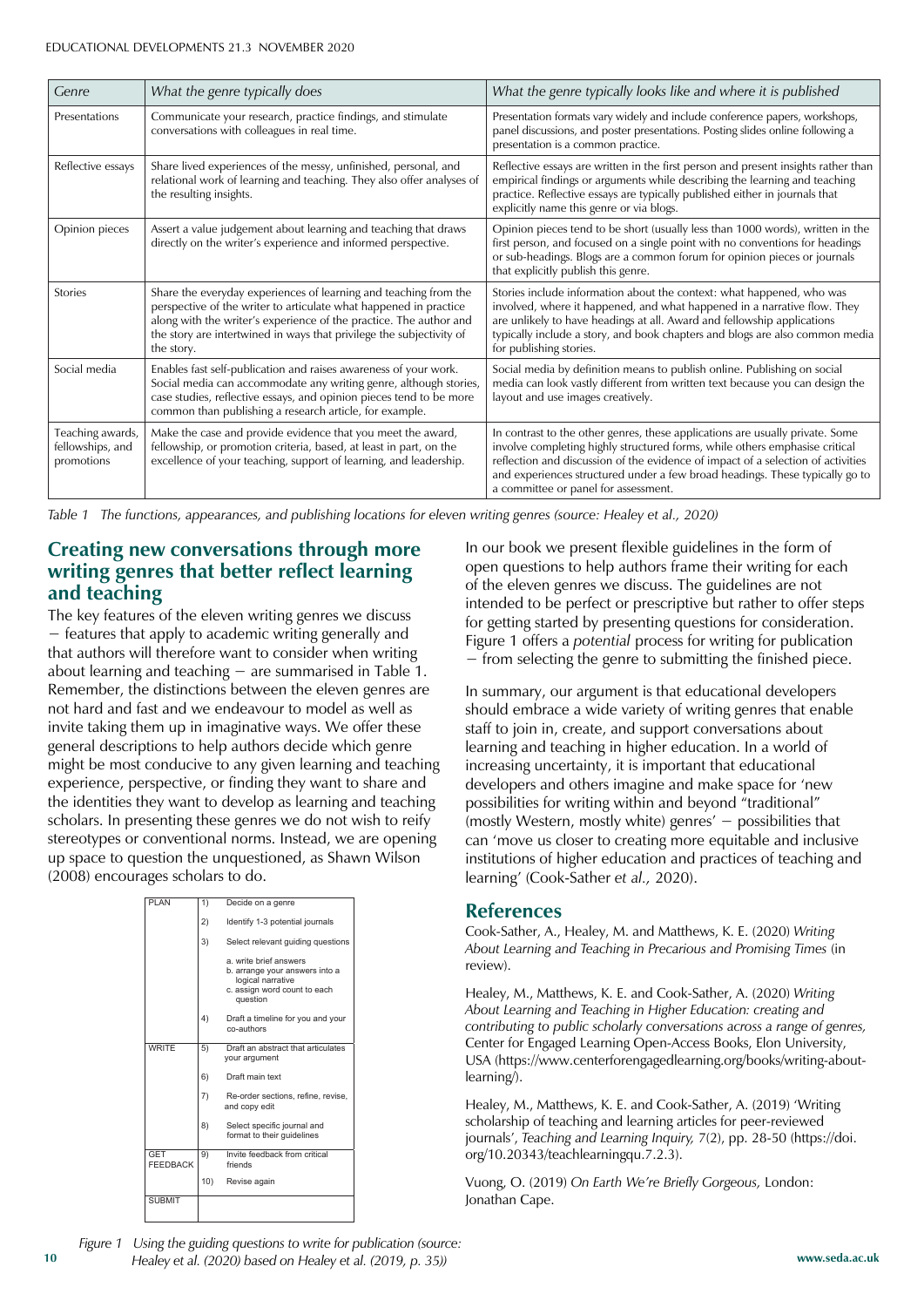Wilson, S. (2008) *Research Is Ceremony: Indigenous research methods,* Halifax, Nova Scotia: Fernwood Publishing.

**Mick Healey** (mhealey@glos.ac.uk) is a higher education consultant and an emeritus professor at the University of Gloucestershire, UK.

**Alison Cook-Sather** (acooksat@brynmawr.edu) is Mary

Katharine Woodworth Professor of Education at Bryn Mawr College and Director of the Teaching and Learning Institute at Bryn Mawr and Haverford Colleges, USA.

**Kelly E. Matthews** (k.matthews1@uq.edu.au) is an Associate Professor in Higher Education at the University of Queensland, Australia.

### Interview with Professor Mick Healey and Dr Ruth Healey, 30 July 2020

**Peter Gossman, University of Worcester** 

#### **Introduction**

The article below is part of the occasional *Educational Developments* series of interviews with key figures in academic development. Prof. Mick Healey and his daughter Dr Ruth Healey are both National Teaching Fellows, Mick in 2000 and Ruth in 2017. Mick has published widely in the field and his latest book is discussed towards the end of our conversation. Ruth is Associate Professor of Pedagogy in Higher Education, within the Department of Geography and International Development at the University of Chester, and in 2019 was made an inaugural Fellow of the International Society for the Scholarship of Teaching and Learning (ISSoTL). Both are inaugural co-editors of the *International Journal for Students as Partners* (*IJSaP*) and they also work and present together as part of Healey Consultants.

#### *Peter: Mick, what are the main features of your career from university to the present day?*

**Mick:** I'm an Economic Geographer who did his bachelor's and PhD at the University of Sheffield. I then got a job at what is now Coventry University, as a lecturer, and was there for 20 years. I moved to the University of Gloucestershire in 1994, when it was still Cheltenham and Gloucester College of Higher Education, as Head of the Department of Geography and Geology. Reorganisation in 1997 allowed me to step down from being a Head of Department and from then

until 2010 I think I had the best job in higher education as a Professor without major responsibility. For my last five years at Gloucestershire I was also, for a couple of days a week, a Co-Director of one of the centres of excellence in teaching and learning - the Centre for Excellence in Active Learning. My whole career has been in Geography. The Centre for Active Learning was proposed by the School of Environment, with me co-authoring the proposal, so it started in the environmental subjects and from there we disseminated across the university, nationally and internationally, and promoting active learning across many other subjects. Since 2010, I have worked as an independent HE consultant.

#### *Peter: Ruth, to what extent has your career so far mirrored that of your father and why do you think that has happened?*

**Ruth:** I suppose at first glance it may appear like that. For example, I went to the University of Sheffield for my BSc, but it wasn't because of Dad. For my sixth-form A-Level geography project I wrote about the 'Geography of Women's Fear' and the key author in the field was Gill Valentine who was at Sheffield. Then I stayed on for a master's and PhD because I obtained funding there.

Becoming interested in teaching and learning was perhaps more driven by my connections with my Dad. The very first International Network for Learning and Teaching in Geography in Higher Education (INLT) event

was a writing workshop in 2004 that occurred between me finishing my UG degree and starting my master's. The organiser, Steve Gaskin, *had* arranged everything but then was invited to go to a wedding in Canada and they were looking around for someone to step in. Dad said, 'I know someone who is free and organised and could run this'. Between the writing sessions I started sitting in on discussions and the participants seemed to like having a student contribute. I think that was my starting point for getting into the students as partners area. When I was coming towards the end of my PhD and I was applying for jobs and I applied to Chester and I absolutely loved preparing for the interview. The interview process required me to pitch a third-year module to second-year students. It worked out well and I still use some of the material I prepared in my current teaching. I was successful at the interview and I signed up to do the Master's in Teaching and Learning, although I was only required to do the PGCert.

I have taken the opportunities as they have come up. Within learning and teaching I have been conscious of the potential appearance for nepotism when you have a father who is as famous as mine in the learning and teaching world. So, we did not start working together until 2016. We would chat about things but we did not do any work together until I had been in post at Chester for about seven years. In that time I had undertaken my own scholarship of teaching and learning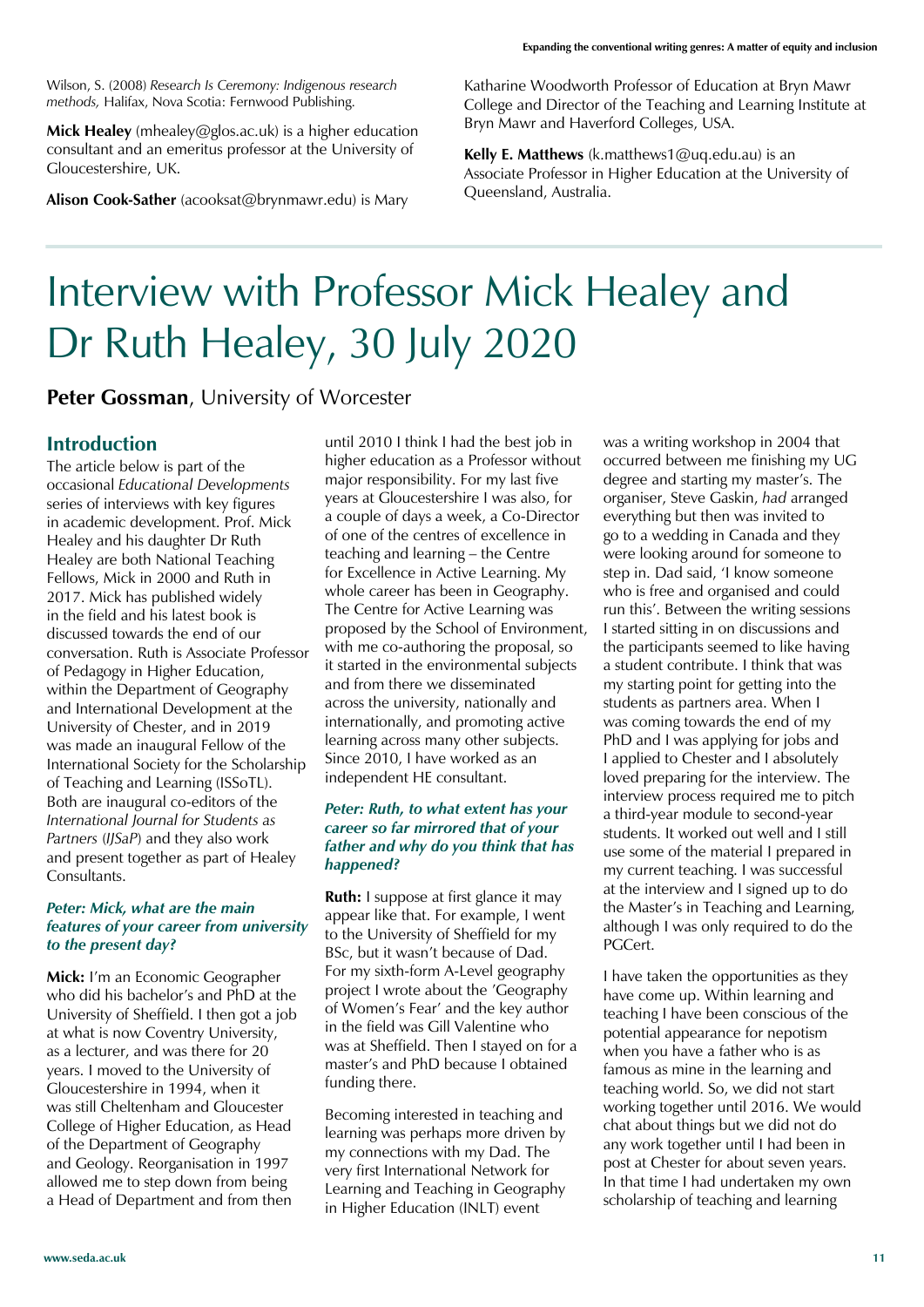(SoTL) research and felt more confident about it.

When I am working on some research in teaching and learning I'll ask Dad and I generally get an email with a whole load of reading. I have benefited from having somebody to talk to, a mentor, someone who builds your confidence. That has been the key, when I have not had a great deal of confidence for things he has said 'this is something for you to consider, you should "give it a go".'

#### *Peter: You both started as geographers and then have moved wholly or partially into educational development. How did this happen? Are your identities as geographers, educational developers, or both, and do you see a link between the two areas?*

**Mick:** I have never had a full-time position as an educational developer, the last post I had was Professor of Geography. Sometimes I feel a bit of a fraud running workshops in educational development. For 15 to 20 years I developed as a disciplinebased educator building up a reputation as a specialist in geography in higher education. In 2013, I was awarded a SEDA@20 Legacy Award for Disciplinary Development. My approach would be to always look at the broader literature and use Geography as an example. So, I became aware of a great deal of the general HE literature. I did a lot of work in Geography as the Director of the Geography Discipline Network and we brought in hundreds of thousands of pounds' worth of funding. I quickly became more interested in my work in geography and higher education, than in economic geography. From there it was an easy step into Higher Education more generally.

Now I have left Gloucestershire, my professorial role and self-identity is as an educational developer and I no longer think of myself as being a Geographer.

**Ruth:** Although my current title is Associate Professor in Pedagogy in Higher Education, I am a Geography lecturer, and my post is entirely within a Geography Department. Importantly, my work in geography and HE is seen as 'REFable'. My department is highly supportive of pedagogic research. I think the discipline, particularly for

a social or human geographer, has similar methodology to that used more broadly in higher education, so it is a relatively easy transition between the two. The social geography work that I was interested in was often about social justice. The work I now do in teaching and learning ethics, teaching for social transformation, and students as partners, has a similar social justice theme to them.

**Mick:** I always argue that it is quite easy for Geographers to move into educational development. With Geography, we emphasise integration; we are very good at 'pinching' ideas from anywhere. As an Economic Geographer I would reference anything relevant to the topic I was investigating, whether it was in Planning, Business Studies, or Economics, as well as Geography, whilst in an article on the same topic written by an Economist you would rarely find references from outside their field. Hence I think Geographers can understand the construction of knowledge and hold conversations with colleagues from a broad range of disciplines.

#### *Peter: Students as partners (SaP) is an area you have both specialised in and you are inaugural co-editors of the International Journal for Students as Partners (IJSaP). How did this happen and why do you think it is an important area for educational developers?*

**Ruth:** We believe that SaP is one of the most important issues facing higher education in the  $21<sup>st</sup>$  century. It gets to the heart of education and recognises who is making the decisions now and who might make them in the future. It considers how those decisions are reached and it breaks down traditional hierarchies (the 'sage on the stage' model). It offers an opportunity to think about building inclusive communities, and ways of working together through co-researching, co-learning, and co-designing activities. It is a way of changing how we think about teaching and learning and the relationship between students and staff.

**Mick:** We have only used the terminology SaP in the last ten years. When I think back throughout my career from the mid-70s, I was doing SaP, but I did not label it as that. The language has changed. When I was at the ISSoTL conference in Milwaukee in 2011, a session was co-developed by faculty and students and I was impressed by the SoTL work students were doing and thought 'this is interesting'. The year after I was asked to give a keynote at the 2012 ISSoTL conference at McMaster University, Ontario, and perhaps foolishly I said 'I would like to talk about SaP', not knowing much about it. However, it forced me to read a lot and I then collected a wide range of examples from around the world of people doing SaP. That collection of numerous minicase studies helped link me into the SaP community.

I was later made a visiting 'Distinguished Scholar' at McMaster University and I suggested that we run a summer school in SaP. We subsequently ran the first international SaP Institute in 2016 with 100 people attending from around the world, half staff and half students. It was the success of this conference that led to conversations with colleagues at McMaster and other locations and the decision to launch the journal (*IJSaP*). We wanted to build it on SaP principles so we decided to have a model where we would be international with student-staff co-editors in four different countries (Australia, Canada, UK and US). Three of the initial staff and two of the student co-editors were present at the Institute. We thought of inviting Ruth to be UK staff co-editor as she had experience both as a student and a member of staff of undertaking SoTL and SaP work since the INLT in 2004. We subsequently added teams from Hong Kong and Malaysia.

We are pretty unique amongst international journals because *IJSaP* is co-edited by staff and students working together. We do not insist that the articles be written by students and staff jointly, though we encourage it. We are also a developmental journal in that we give a lot of support to our authors. We encourage potential authors to send in a proposal before they start writing. We can then provide some initial feedback and say 'what about this idea?'. People often get confused between doing work with a partner and writing about the outcomes of a project, and discussing the experiences of working in partnership.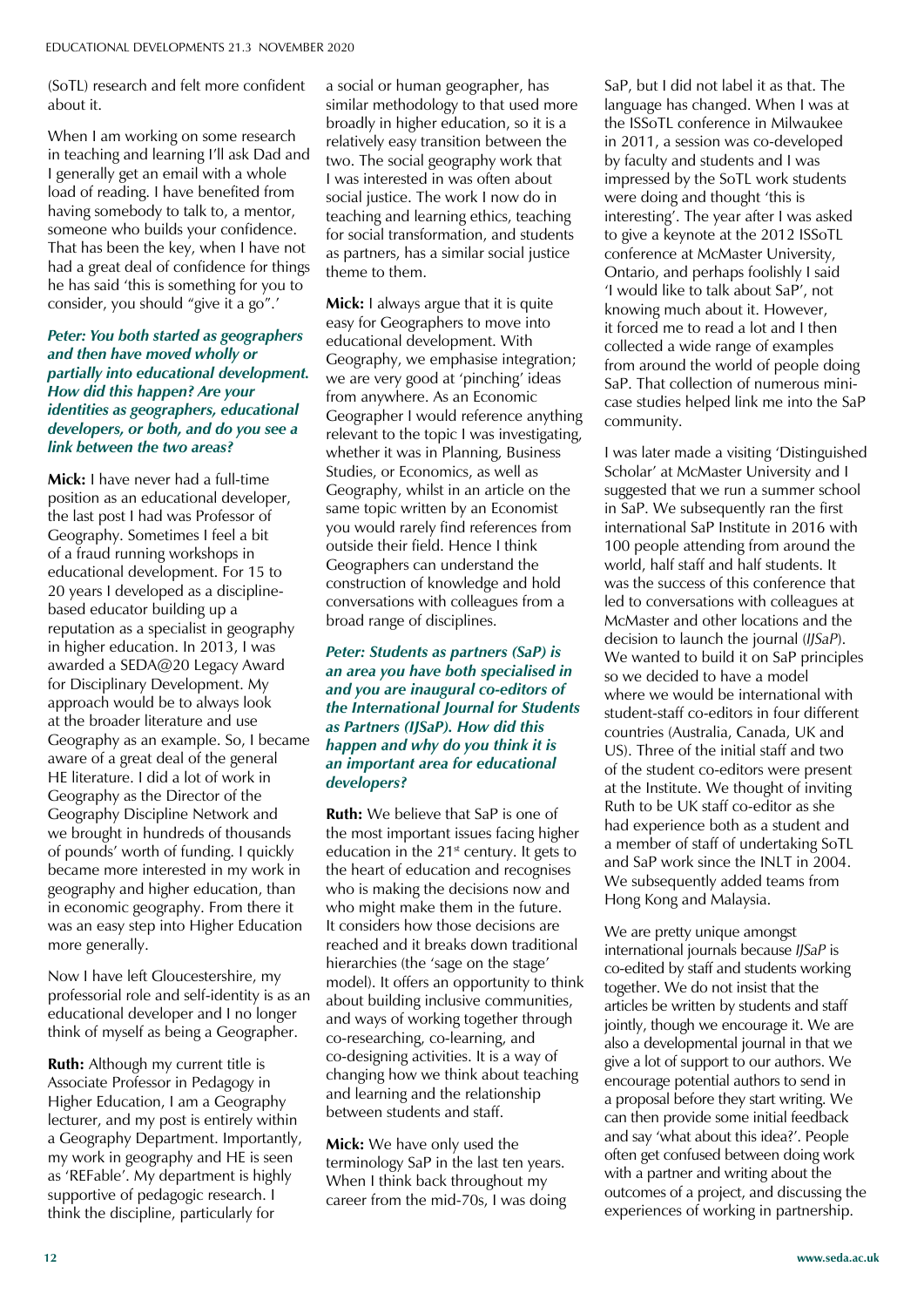Our interests are primarily in the latter.

**Ruth:** The definition of SaP can be difficult for people because 'partnership' can mean different things to different people. Once someone came to talk to us after a presentation to say 'I thought you would be talking about romantic partnerships!'

It has taken a while for my colleagues at Chester to buy into SaP, but now we have student module partners for every module and the staff are more comfortable with the terminology. I think the increased comfort stems from seeing that it works and seeing the enthusiasm of the students and staff involved.

#### *Peter: How has COVID-19 affected students and staff working in partnership?*

**Ruth:** I think where we are now is different to where we were two months ago and where we will be in three months. Experiences vary widely, but there is evidence that 'pandemic partnerships' have evolved in unexpected ways. At our *IJSaP* editorial meeting, Alison Cook-Sather was discussing the experiences of 25 students starting pedagogical partnership programs from nine colleges and universities in the US, who were saying that they didn't know any different and were very enthusiastic, open and excited. Kelly Matthews at UQ in a community poll, reported that people were identifying how the situation had unexpectedly 'equalled' people. Everyone was at home in similar situations. Conversations were different and the relationships between staff and students were shifting. Students were literally coming into the member of staff's home. I noticed this with my own tutees, meetings went on longer than previously because I was worried about the students and they were worried about me. The meetings were more open. The students were much more supportive of one another. Student relationships with staff have the potential to be deeper and are certainly different. I wonder if it will continue as the situation becomes more normalised. I genuinely think that the opportunities that are presented in this 'new normal' have the potential to create new working relationships.

Greater interaction with students is an opportunity to recognise the relational side of teaching.

#### *Peter: You are the only father and child to both be awarded National Teaching Fellowships (NTF). What difference has that award made to each of you?*

Mick: It is my NTF 20<sup>th</sup> anniversary and reflecting back I think it was a 'slidingdoors' moment for me. I am not sure if I would be doing what I am doing now if it had not been for contacts I made after the NTF was awarded. I was fortunate that at the time they awarded £50,000 with which I explored embedding SoTL both in disciplines and in institutions. This allowed me to go and meet people around the world who were pre-eminent in the field. For example, I would ask Mary Huber (US SoTL scholar) who I should meet when I attended a SoTL conference in the States and she would give me two or three names of Carnegie Fellows to go and meet. This development of networks was probably the most important thing I got out of the NTFS. My interest in SoTL grew and I became one of the founders of ISSoTL.

**Ruth:** I think confidence. My £5000 (not £50,000!) has been really useful; it enabled me to attend events, such as ISSoTL conferences, and it contributed to me being awarded one of the ISSoTL inaugural fellows in 2019. The NTF supported me to become a part of that community. Moreover, I do not think I would have obtained my Associate Professorship without it. The NTF network is very supportive. I think teaching and learning as a space to work in is a very welcoming community, people are interested in what you are doing.

#### *Peter: Mick, you have a book coming out on writing about learning and teaching in higher education, how do you think this will contribute to educational development?*

**Mick:** Kelly Matthews, Alison Cook-Sather and I have written a scholarly guide for people writing about learning and teaching. They could be people writing their first article, they could be experienced people, they could be discipline-based, they could be writing generally about higher education, they could be students, academics, or

professional staff, they could be from a Western or non-Western background. So we are taking a very inclusive definition of the potential audience. I think the link with educational development is that not only do many education developers write themselves, but they also frequently support other people who are writing.

In the book we talk about genres and we have deliberately gone beyond the traditional genres of writing. We wanted to move beyond research articles, literature reviews and case studies to include genres like reflective essays, stories, and blogs. We would like them to be accepted in their own right. Our conceptual framework is about seeing writing as a conversation between the writer and the potential reader. It helps the writer form their own identity. The act of writing helps them become scholar writers in their own way, and it is a way of learning. We tried to be open to different voices, we have 20 invited 'reflections' from people at different stages in their careers, in various parts of the world, who have different viewpoints. We try to provide suggestions that if you are going to write about learning and teaching, these ideas may help you, give you confidence and give you some guidance. It is not a 'how to do book' but more a 'some ideas you might find useful'. We do this through posing questions. For example, if you are writing a research article, here are ten questions that you might address. Not all of them may apply to your work and there may be others, but if you draft answers to the relevant questions, they will give you the basis for starting to write your article.

#### **Conclusion**

Many thanks to Mick and Ruth for their time and interesting insights, it is clear that networks are key to their work and were facilitated by their respective NFT awards. Issues of *IJSaP* can be found at https://mulpress.mcmaster.ca/ijsap.

**Dr Peter Gossman** (p.gossman@ worc.ac.uk) is a Principal Lecturer in Education at Worcester University.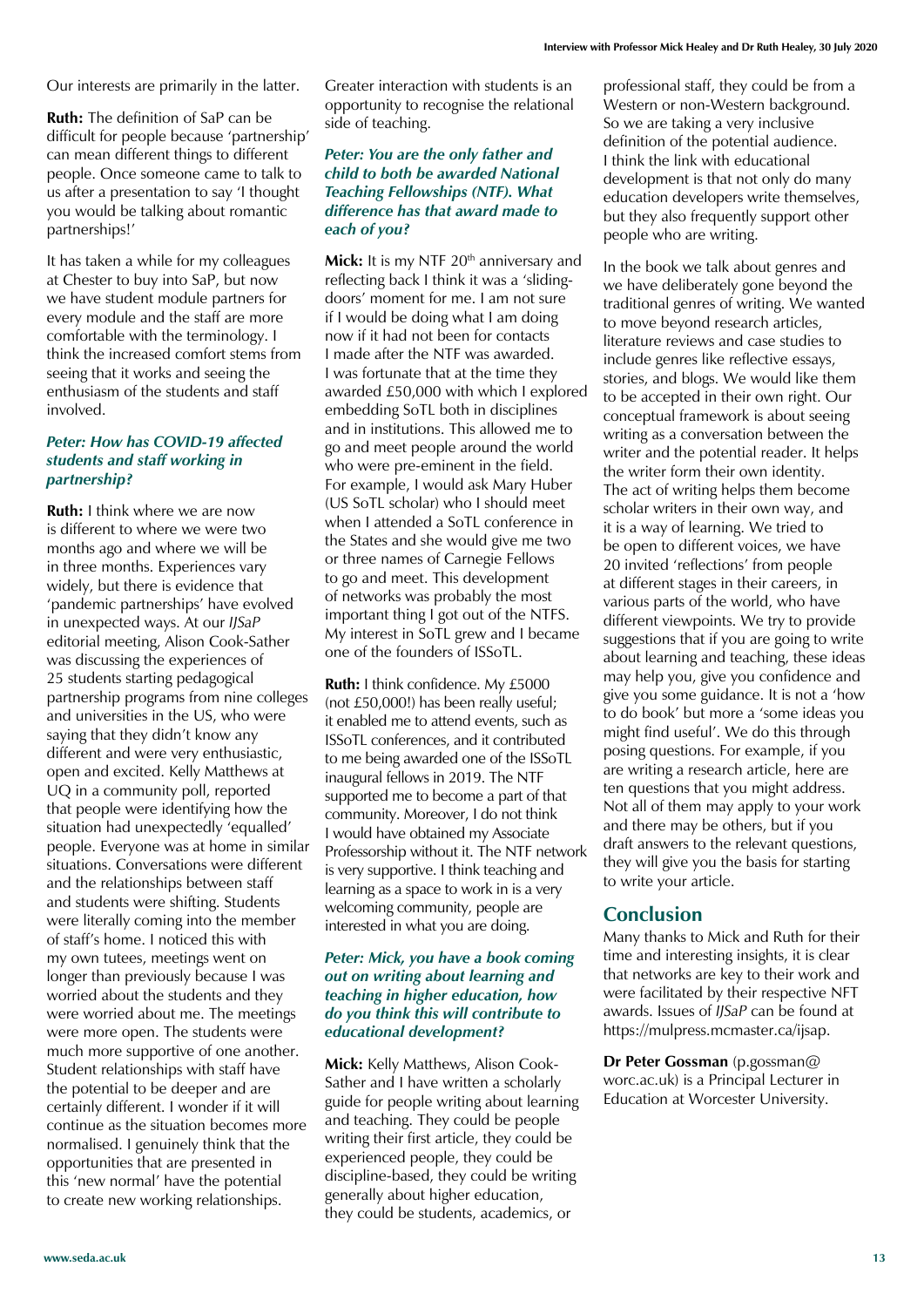# Book Review

#### **Delivering Educational Change in Higher Education: a transformative approach for leaders and practitioners**

Edited by Jackie Potter and Cristina Devecchi Routledge, 2020, pp. 226. **ISBN:** 9780367147846

In this edited volume, Jackie Potter and Cristina Devecchi aimed to address a gap in existing literature, where despite an abundance of titles on higher education practice, very few  $-$  if any  $$ titles focus on 'how practitioners across disciplines and varied roles can bring about change and enact leadership to develop education and pedagogy' (p. 1). The editors have therefore taken a holistic approach to educational change, and brought together fifteen chapters from a range of institutional, organisational, and geographical contexts, in an attempt to transcend practitioner silos, and inspire change as a shared endeavour which can be sustainable and impactful.

The book is divided into three parts. Part 1 acts as a theoretical anchor to the volume, with four chapters addressing crucial dimensions of change leadership and practice. Much of the theory utilised in this volume draws from Kotter, Lewin and Cohen's ideas to introduce models of change leadership. In this part we have important contributions by Steve Outram and Doug Parkin (Chapter 1) who discuss the confluence of culture and context and their importance for influential leadership in HE. In Chapter 2, Maureen Snow Andrade works

backwards from the prospect of failure of change initiatives, and uses three key (and complementary) models of change (Lewin's 1951, Kotter and Cohen's 2002, Bolman and Deal's 2017) to analyse a hypothetical case study. In Chapter 3, Mary Bishop, Paul Gentle, and Doug Parkin discuss principles of co-creation and collaboration in three case studies (where student-led work is included) as key in avoiding the prospect of 'change without change'.

Part 2 focuses on the development and support of 'people as educational leaders' and their preparation for 'educational change' (p. 4). In this section we have a series of examples, both from specific contexts of HE  $practive - such$  as college higher education in Chapter 5, to global teacher development in Chapter 7. Other chapters discuss models of change leadership, such as Clare Taylor's example of a distributed educational development team at Wrexham Glyndŵr University, or Alastair Robertson and Steve Olivier's Abertay University case study of change management based on a principle of '6 Ps'. This section concludes with a chapter by Rachel Forsyth and Penny Sweasey on programme leadership, a dimension of practice which often falls

in the cracks between the 'academic' and 'managerial' spheres in higher education practice.

Finally, in Part 3 we have a rich and diverse series of cases studies which showcase examples of application of different approaches and models of educational change. Once again these chapters not only offer practical examples and lessons learnt from a diversity of contexts, but also crucially offer key principles and approaches that may be applicable beyond such contexts.

Does the volume achieve its aspiration to address the gap in scholarship mentioned in the introduction? Unequivocally, yes. With its holistic and multi-faceted approach and diverse case studies this volume serves as a reminder that effective and sustainable change has a better chance of happening when it is seen as a joint and collaborative endeavour within institutions. As a result, this volume would be of good use to a range of practitioners, from curriculum leaders, to educational developers and senior managers.

**Marios Hadjianastasis** is Educational Developer (PGCHE Lead) at the University of Birmingham.

# Copyrigh

Copyright for all published material is held by SEDA unless stated otherwise.

Contributors may use their material elsewhere after publication without permission, but the following note should be added: 'First published in Educational Developments, issue number and date'. Permission is required for use by a third party.

Articles in Educational Developments have been refereed for quality and edited for publication by the Editorial Committee. We welcome articles that have been created through open electronic media such as personal blogs and discussion lists. Once published in Educational Developments, such articles should be acknowledged in the format described above.

The publishers have endeavoured to find the copyright holders of all material in this magazine. If we have infringed copyright, we shall be pleased, on being satisfied as to the owner's title, to pay an appropriate fee as if prior permission had been obtained.

Every effort has been made to ensure accuracy in all published material. However, the Editorial Committee and the publishers cannot accept any liability for any inaccuracy accepted in good faith from reputable sources.

Any opinions expressed are those of the authors.

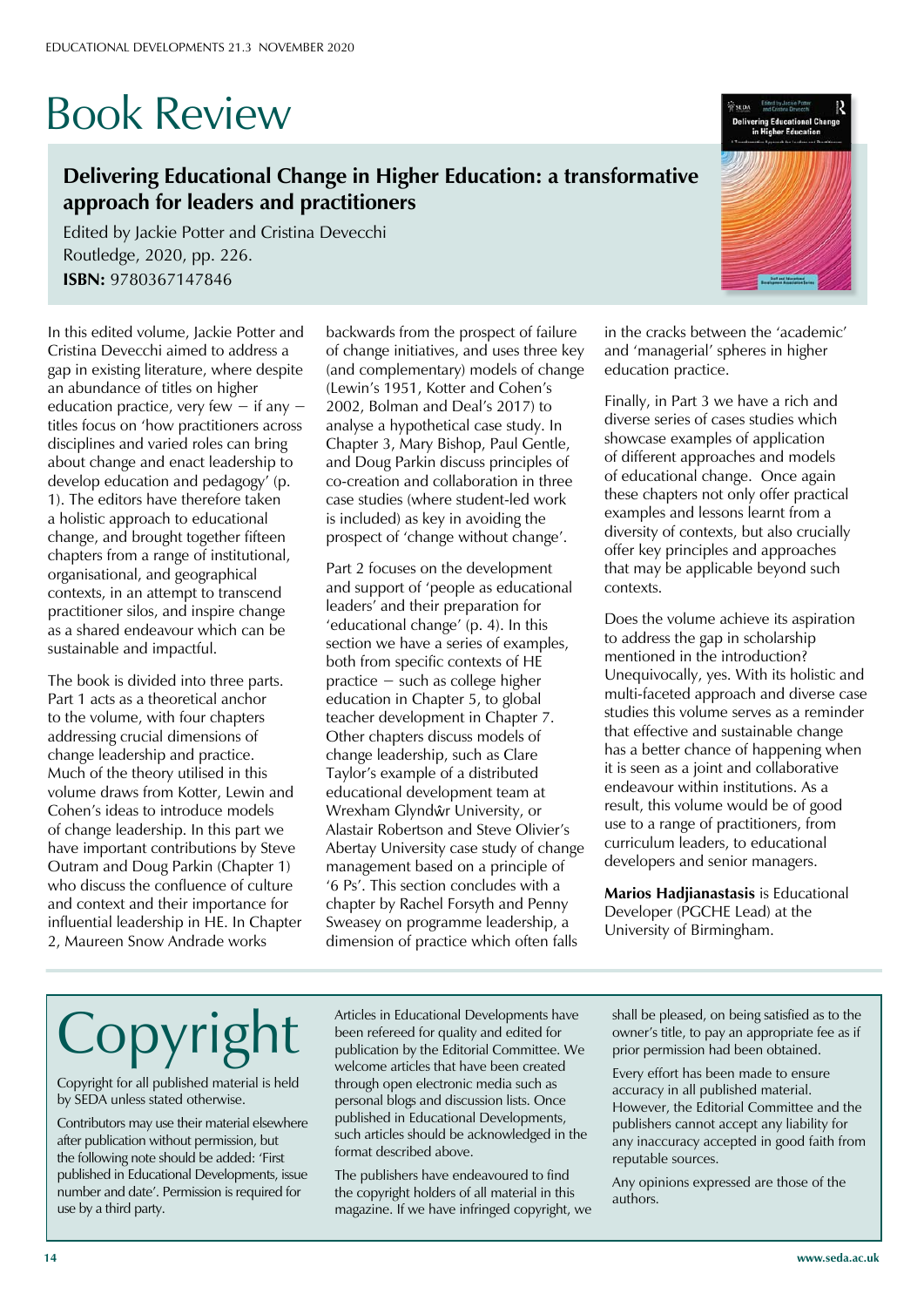# Recalled ideas from PGCerts: A survey of participants

**Peter Gossman**, University of Worcester, **Jayne Tidd**, Teesside University, **John Bostock**, Edge Hill University, **Rachel Forsyth**, Manchester Metropolitan University, **Claire Moscrop**, BPP University, and **Stephen Powell**, Manchester Metropolitan University

#### **Introduction**

This article reports on a single survey question that elicited feedback from post-graduate certificate graduates about ideas from their courses that they had retained and subsequently applied to their teaching. The overall aim of the survey, of which the reported question here was one small component, was to explore the value, personal and professional, that graduates felt they had obtained from undertaking a required higher education teaching qualification. The answers to the one question reported here provide an insight for staff who teach on similar courses into what ideas have been taught in our courses that have made the transition into course participants' practice.

#### **The question**

Ethical approval was gained from one institution with the remaining three noting this and approving the original application via their own ethics committees. A survey invitation was emailed out to all graduates from PGCerts from four universities. The whole questionnaire was circulated to all course participants who had graduated within the last three years and a total of 495 invitations were sent. The invitation contained a link to an online survey that required about 10-15 minutes to complete. Informed consent for data to be used in the research reporting was included within the questionnaire.

The one question reported in this article simply asked 'Please *list up to three ideas that you learned during the PGCert that you have most frequently applied in your teaching, in*  rank order<sup>'</sup>. For this question, number 10 in the survey, 141 useable, completed responses were received, a 28% response rate. Of the useable responses 107 identified three ideas (321), 26 identified two ideas (52) and seven identified one idea (7), giving a total of 380 useable pieces of data/ideas. There are two disappointing observations to be made here. Firstly, that the response rate was relatively low, although 28% is within the expected range (web surveys have lower response rates than other survey formats, see Shih and Fan, 2008). This response rate is perhaps especially disappointing given that the potential respondent group are professional colleagues of the researchers. Secondly, it is disconcerting that from the respondents who are practising higher education teachers only 75% of them could recall three 'frequently applied' ideas.

#### **Results**

As a quick, fun, visual representation, the text from all the answers was amalgamated into a Wordle (see Figure 1

below). Not surprisingly, the three most frequently used words were, in decreasing use order, 'learning', 'teaching' and 'assessment'. All key words for the role of HE teaching staff. However, of more interest perhaps, is that none of the three most frequently used words relates to an applied idea. Here we must look to the fourth most frequently used word, 'alignment', closely followed by the fifth, and obviously related word, 'constructive'.



*Figure 1 Wordle representation of word frequency in all text responses to Q10*

Of note also, is that only one theorist is actually named, 'Bloom', despite the existence of more recent revisions of his taxonomy and the development of alternatives. The Wordle is a crude presentation and close inspection of it reveals 'taxonomy', and 'outcomes' with 'learning' front and centre. Of course, constructive alignment relates to Biggs (2003) but it is seemingly taught/learnt without reference to its author. However, within the textual responses when examined closely, Graham Gibb's reflective cycle is identified using his name. Perhaps of note also is the absence of old favourites 'Maslow' and 'Vygotsky' amongst others - they may not be taught or they may not be retained/applied in practice.

More rigorously, the responses were analysed using David Thomas' (2003) general inductive approach, to identify categories and themes into which they were grouped. This was undertaken independently by two of the research team with a subsequent review and discussion. There was, however, a high degree of initial inter-coder agreement. After discussion, the following categories and themes (see Table 1, p.16) were finalised.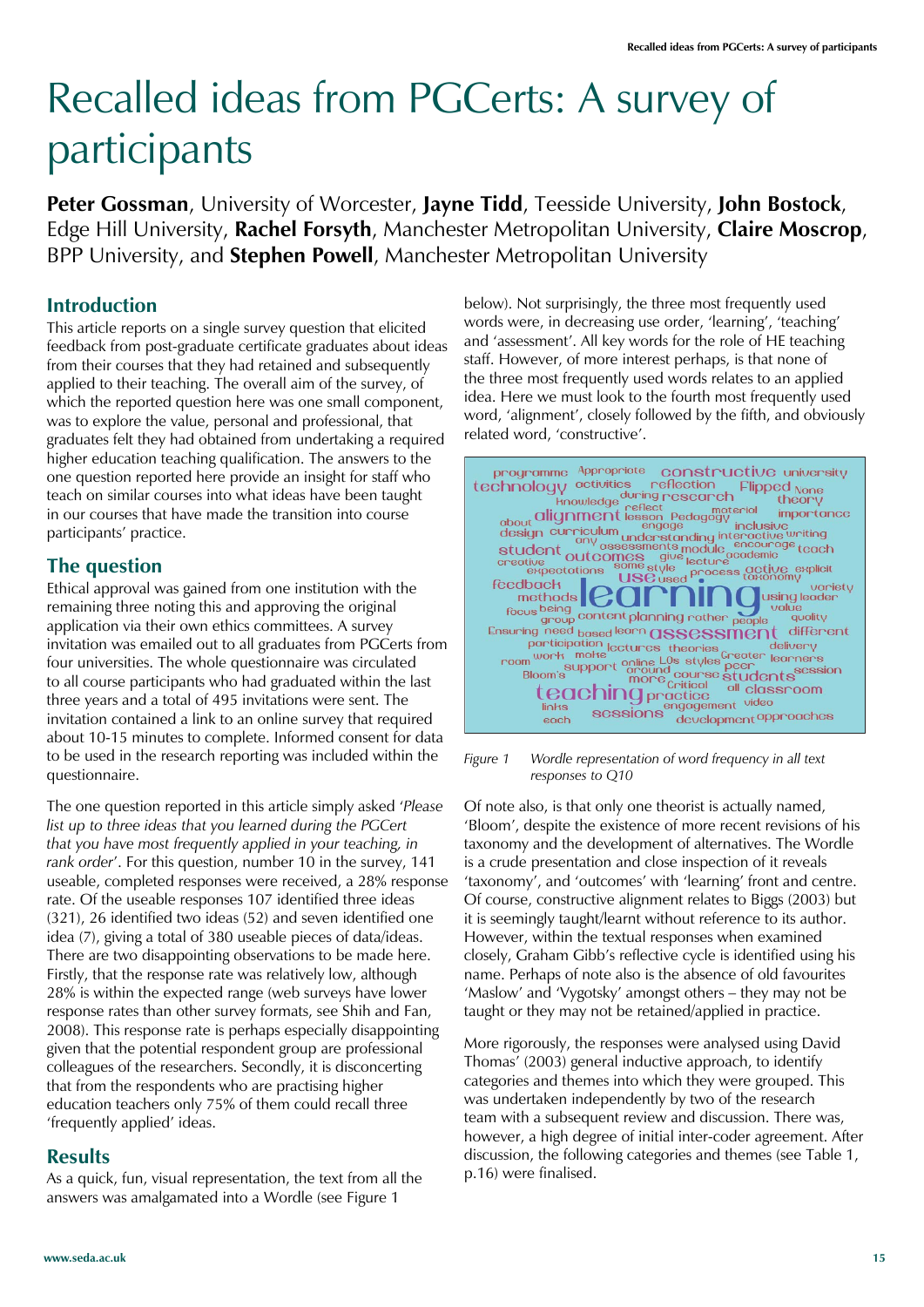| Classroom practice              | Curriculum                             | Theories of learning and<br>teaching | Research                          | Professional<br>development |
|---------------------------------|----------------------------------------|--------------------------------------|-----------------------------------|-----------------------------|
| Approaches (active)             | Constructive<br>alignment              | Teaching methods                     | Issues in research -<br>generally | Reflection                  |
| Lesson planning<br>(importance) | Learning outcomes                      | Constructivist theory                | Supervision                       | Programme<br>leadership     |
| Technology<br>enhanced learning | Assessment<br>- design and<br>feedback | Pedagogy/Andragogy/<br>Heutagogy     |                                   | Scholarship                 |
| Flipping classrooms             |                                        | <b>Theories</b>                      |                                   | Peer work/<br>networking    |
| (In session) Teaching<br>advice |                                        |                                      |                                   | Observation                 |
| Inclusion                       |                                        |                                      |                                   |                             |

*Table 1 Categories and themes within them for responses to survey Q10*

The categories represent broad areas of teaching practice into which separate themes were allocated. In the next section the categories and themes are presented, including typical response examples, to illustrate how they were  $derived -$  an adopted approach that follows Williams and Irurita (2004). The responses to the question were typically less than ten words and often simply listed the idea, for example, 'flipped learning'. The simplicity of the responses allowed the construction of broad categories and distinct themes. The themes could have been disaggregated further but this would have been counterproductive.

Within the category 'classroom practice' six themes were identified. Starting with 'approaches (active)', the simple phrase 'active learning' was used in some form by 15 of the respondents within this theme. Example responses within this theme included:

*Learning is active – include lots of interaction even in big lectures.'*

*'Use more activities during lecture sessions.'*

The next theme related to the importance of 'lesson planning'. Examples included:

*'Invest in planning then relax and be self.'*

*'Particular approaches to lesson planning.'*

The third theme was created for responses identifying the use of 'technology enhanced learning'. This theme is broad and covers respondents who identified TEL as important within their practice. Examples include:

*'Use of technology to enhance learning.'*

*f*Some use of technology - if I feel it will help *students to understand the intended topic.'*

The fourth theme, perhaps in fashion, was the 'flipped classroom'. This theme was rather more direct, compared with TEL, as identifying a specific practice. Examples included:

*'The ability to flip the classroom.'*

*'Flipped learning to enhance learning.'*

The fifth theme, 'teaching advice', was created for those responses that identified a particular piece of advice. The theme is generic and includes a range of advice that respondents apply. The form of the responses took the form of a kind of note to self – in advice terms, for example:

*Incorporating stories - experience into the teaching.'*

*'Break it up into 15/20 min. chunks.'*

*'Using an image/music to focus/intrigue people before they enter.'*

*'Use tasks at the end to check the learning.'*

The last theme in the category identified an awareness of 'inclusion'. Examples included:

*'Heightened awareness of inclusive approaches.'*

*'Being more familiar with the variety of needs in the room.'*

Within this category the most obvious comment is that the responding participants recall a specific aspect of their course that they have taken and applied. The statements tend to be rather broad, as illustrated above, but occasionally have a degree of specific detail. One respondent suggested, coded to approaches, that they plan 'activities in seminars that ensure getting everyone engaged'. It is clear, as already noted, that practical advice has currency whilst specific theories are under-recalled. For example, we might attribute the 15/20 minute break notion to Bligh's 1998 book, What's *the Use of Lectures*, but this is not recalled.

Three themes were allocated into the 'curriculum' category. Two are specific theories and the third is more generic. The first, 'constructive alignment', contains respondent references to this theory. Examples included:

*'Constructive alignment from programme through to module down to individual sessions and assessment.'*

*'Creation of more constructively aligned LOs.'*

The second, 'learning outcomes', again contains specific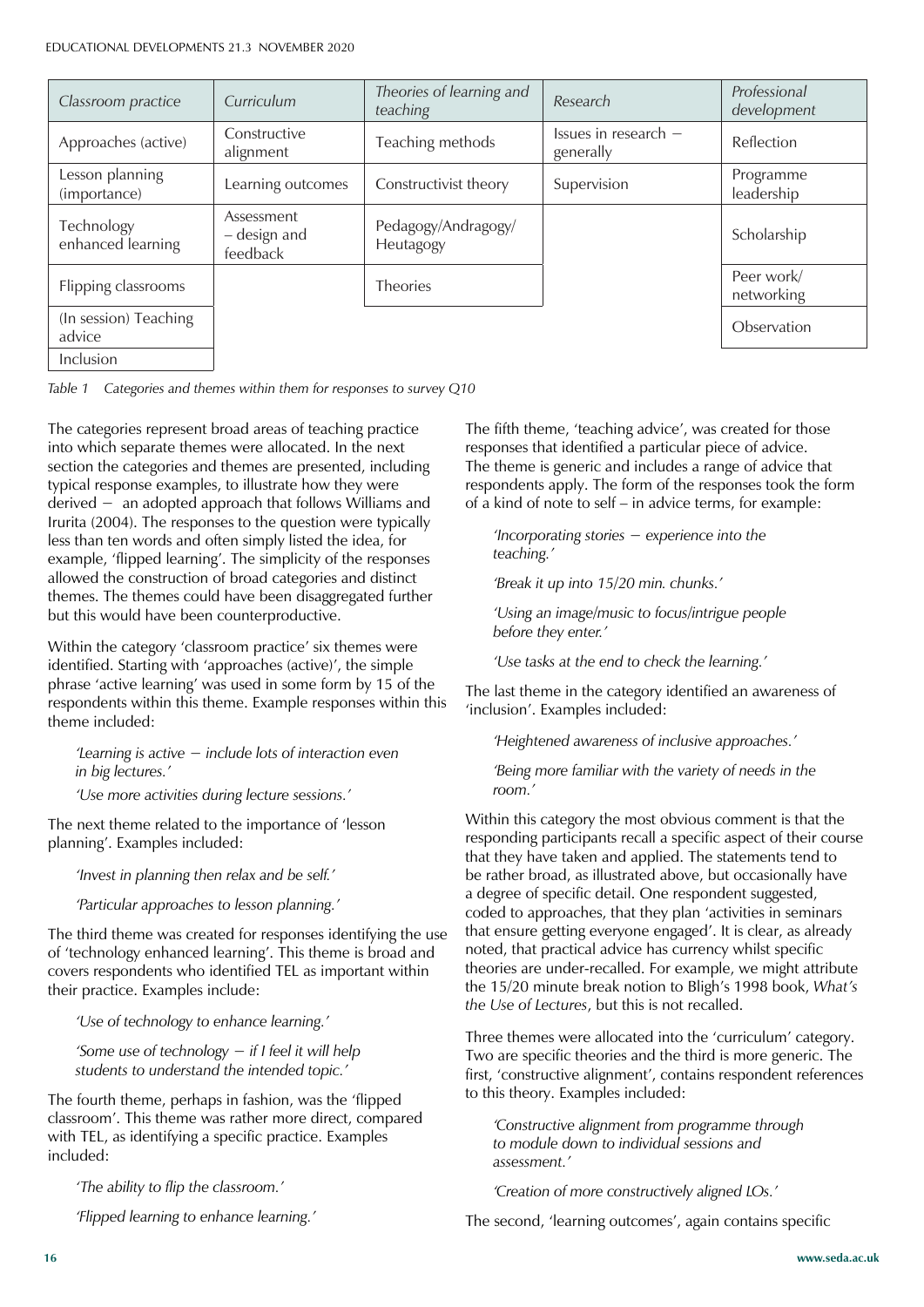references. Examples included:

*'Bloom's Taxonomy for setting LOs.'*

*'Focusing on learning outcomes.'*

*'Intended learning outcomes (and aligning these).'*

In this theme the last example illustrates one of the problems of coding, as the response could be contained within either or both of the two above.

The final theme in this category relates to generic responses around 'assessment'. Here respondent mentions of assessment, design and feedback were included:

*'The different methods of assessment available.'*

*'Ideas around how to make the best use of feedback and assessments.'*

Within the category 'theories of learning and teaching' four themes were identified. The first, 'teaching methods', contains respondent references to changing and varying teaching in broad terms. Examples included:

*'Vary teaching styles.'*

*'Introduction of a range of teaching methods to all sessions.'*

The second theme, 'constructivist theory', contains those references in responses to this approach/school of psychology. Examples included:

*'Scaffolding.'*

*'Constructivism is the model of learning that I most closely identify with.'*

The 'pedagogy/andragogy/heutagogy' third theme is where respondents simply identified a form of '-gogy' and listed it. For example:

*'Heutagogy.'*

The final broad theme, 'theories', collects up any mention of a theory, for example:

*'Threshold concepts.'*

*'Considering deep and surface learning.'*

*'Increased confidence in pedagogic theory.'*

However, the most common answer was a more general one, for example:

*'Some theories of education.'* 

Here the actual theory was not specified. For this I think we as PGCLTHE teachers might register some disappointment. Theory is remembered as having been taught, but a specific one cannot be identified.

A separate 'research' category was created to recognise that some respondents identified research in general, but aspects of the relationship between teaching and research are included. For example:

*'Research informed teaching has supported my teaching of modules.'*

*'More closely linking learning and teaching to research per se.'*

A second theme of 'supervision' within this category was also created and this related to research supervision education (a specialist module at one of the institutions). An example was:

*'Approaches to research supervision.'*

For the final category, 'professional development', five themes were created. The first, 'reflection', frequently mentioned and constructed as a theme because it is a common method of assessment is PGCLTHE courses. Examples included:

*'Prompting and enabling reflection.'*

*'Gibbs Reflective cycle.'*

*'Reflect on teaching sessions.'*

Note here a mention of one specific theory by author.

The second theme identified 'programme leadership', again this at the time of the research was an area of attention for academic development. Examples included:

*'Institutional practices around programme leadership.'*

*'How to be an effective Programme Leader.'*

The third theme, 'scholarship', contained references to scholarly approaches to teaching and learning. Examples included:

*'Support my practice by consulting relevant literature.'*

*'Improved understanding of academic writing.'*

*'That teaching and research can (and indeed should) be symbiotic.'*

The fourth theme identified one of the commonly noted benefits of PGCert-type courses that they allow for 'peer work/networking'. Examples included:

*'Peer support for lecturers new to university.'*

*'Give opportunity to network across the university.'*

*'You cannot underestimate the benefits of peer learning in the classroom environment.'*

The final theme was 'observation', a common component of PGCert-type courses. Examples included:

*'Value of peer observation.'*

*'The value of observing other teaching deliveries by colleagues.'*

Given that the responses tended to be brief, it is also possible to report frequencies for the above themes. These are shown in Table 2. In the frequency count the distinction between ranking (first, second and third idea) has been ignored.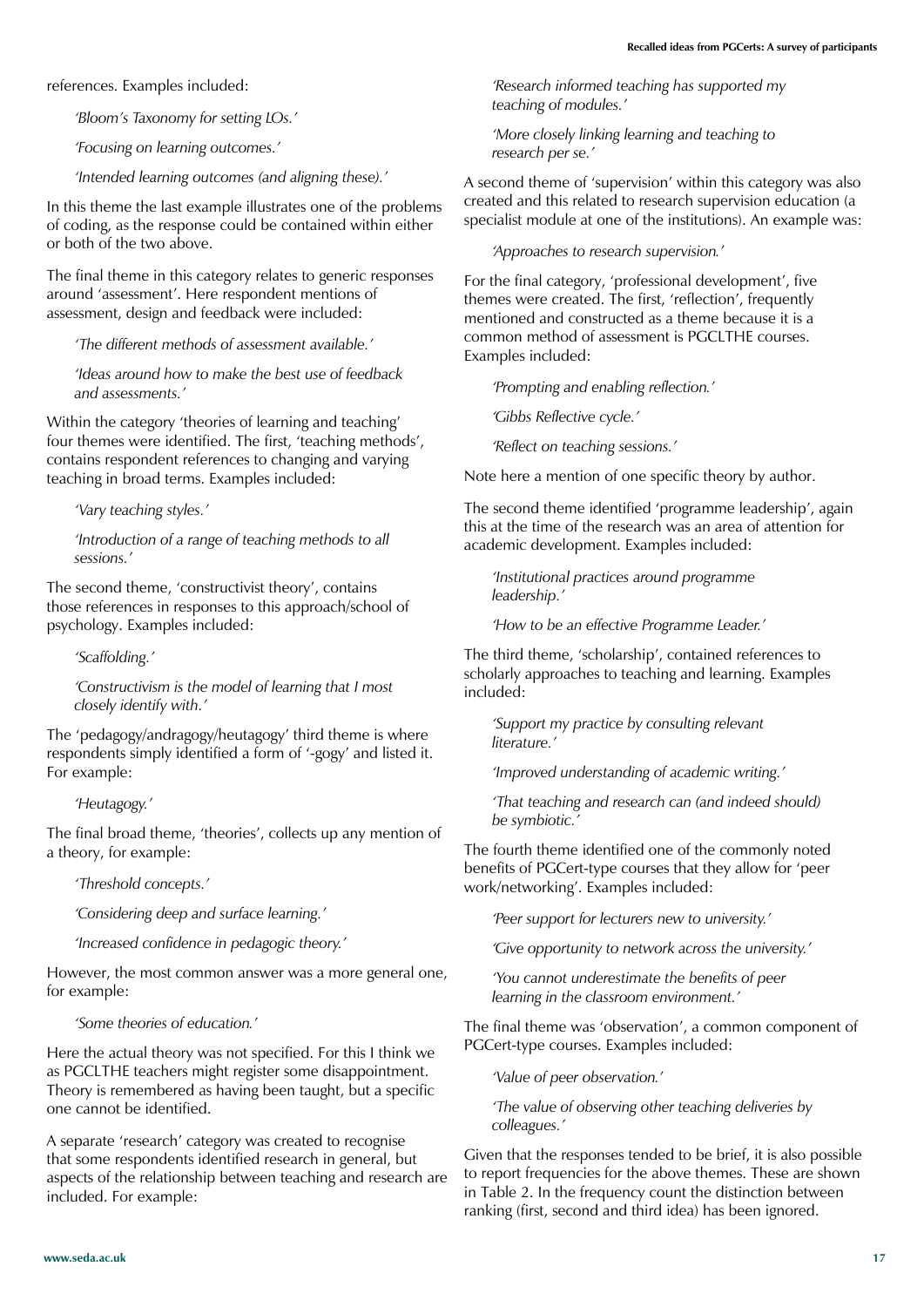| Category                                                                                                      | Theme                            | Frequency      |
|---------------------------------------------------------------------------------------------------------------|----------------------------------|----------------|
|                                                                                                               | Approaches (active)              | 33             |
|                                                                                                               | Lesson planning                  | 29             |
|                                                                                                               | Technology enhanced learning     | 33             |
| Classroom practice<br>Curriculum<br>Theories of learning and teaching<br>Research<br>Professional development | Flipping classrooms              | 16             |
|                                                                                                               | Session teaching 'advice'        | 55             |
|                                                                                                               | Inclusion                        | 19             |
|                                                                                                               | Constructive alignment           | 26             |
|                                                                                                               | Learning outcomes                | 16             |
|                                                                                                               | Assessment - design and feedback | 33             |
|                                                                                                               | Teaching methods                 | 13             |
|                                                                                                               | Constructivist theory            | 3              |
|                                                                                                               | Pedagogy/Andragogy/Heutagogy     | 6              |
|                                                                                                               | <b>Theories</b>                  | 13             |
|                                                                                                               | Issues in research - generally   | 11             |
|                                                                                                               | Supervision                      | $\overline{2}$ |
|                                                                                                               | Reflection                       | 15             |
|                                                                                                               | Programme Leadership             | $\overline{4}$ |
|                                                                                                               | Scholarship                      | $\overline{4}$ |
|                                                                                                               | Peer work/networking             | $\overline{4}$ |
|                                                                                                               | Observation                      | $\overline{2}$ |
| Other (not coded to the above)                                                                                |                                  |                |
| Totals                                                                                                        | 141 respondents - 380 responses  | 380            |

*Table 2 Categories and themes frequency of responses to survey Q10*

#### **Discussion**

Arguably these two approaches, coding and frequency, are paradigmatically opposed, but both have been included here to allow the reader to make their own judgements about what respondents retain from their PGCerts. Of course, the frequency responses are 'tagged' to the codes we created; however, many of these categories and themes are clear enough to prompt discussion.

If we consider one of these  $-$  'classroom practice/teaching session advice' – which has the highest frequency response, we might take some comfort from it. PGCert graduates are clearly taking away something that has useful application to their practice, whatever that thing might be. However, we might also register some disappointment as we might wish for our courses to be more transformative than that.

In addition, some of these brief statements disguise a conceptual shift for the PGCert graduate. Take for example 'let students direct learning', a simple statement but one that is arguably illustrative of a move, on the part of the respondent, from a teacher-centred approach to a studentcentred one.

#### **The 'so what!'**

There are some questions that clearly arise from this work, most notable, why are these ideas the ones that are recalled and stated? Related to this, the question of what this means about PGCert curriculum design, so should more concrete theories be the things that participants recall? Take for example, the zone of proximal development, a theory that we might argue has utility in every teaching session. It is about 'pitch' and inclusion and a whole range of other teaching/learning factors. Yet not mentioned here - although definitely taught.

Two further things are worth highlighting.

One is perhaps an extrapolation from the data  $-$  if these are the ideas that are retained and applied, do we need to ensure, if we consider the retained ideas to be desirable, that we are teaching in a way congruent and consistent with those ideas? There is a debate within this too. The ideas tend to be more practical than theoretical, and this in part stems from the question asked  $-$  but are we losing conceptions of teaching in the practicalities?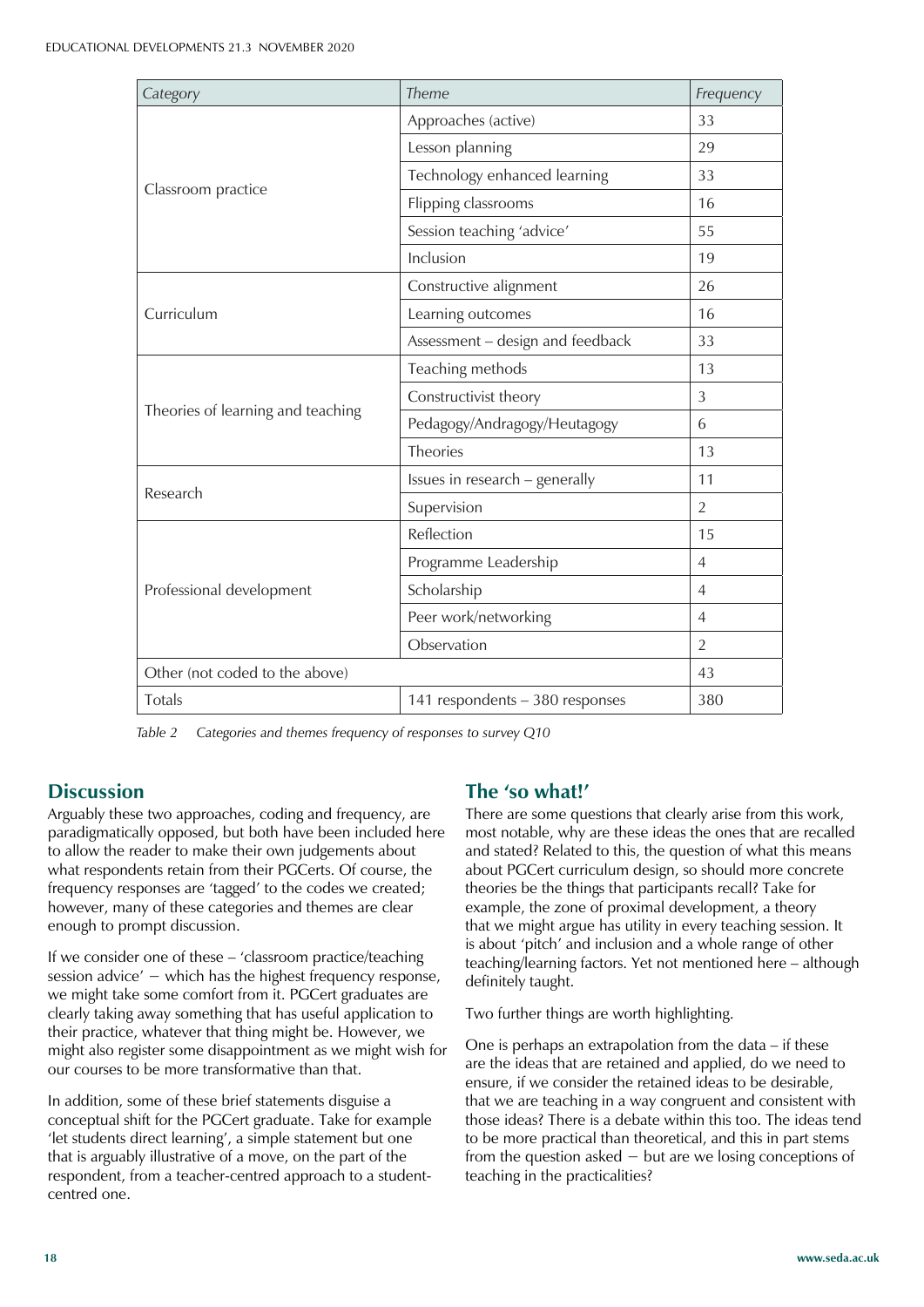The second is rather more direct. Observation of teaching is a useful process. One respondent noted:

*'Peer observations are helpful ways of enhancing your teaching practice both through observing others' practice and receiving feedback on your own.'*

We invite you to consider what you think your own course graduates might retain, apply and report from their experience of your courses.

We'll close with one final contributor quote:

*'I don't need to know everything about everything.'*

#### **References**

Biggs, J. (2003) *Teaching for Quality Learning at University,* Buckingham, UK: Open University Press/Society for Research in Higher Education.

Shih, T. H. and Fan, X. (2008) 'Comparing response rates from web and mail surveys: a meta-analysis', Field Methods, 20(3), pp. 249-271.

Thomas, D. (2003) 'A general inductive approach for qualitative data analysis', American Journal of Evaluation, 27, pp. 237-246.

Williams, A. M. and Irurita, V. F. (2004) 'Therapeutic and nontherapeutic interpersonal interactions: the patient's perspective', *Journal of Clinical Nursing,* 13(7), pp. 806-815.

**Dr Peter Gossman** (p.gossman@worc.ac.uk) is a Principal Lecturer in Education at Worcester University, **Jayne Tidd** (j.tidd@teesside.ac.uk) is a Principal Lecturer in Education at Teesside University, **Dr John Bostock** (Bostojo@edgehill. ac.uk) is a Senior Learning and Teaching Fellow at Edge Hill University, **Dr Rachel Forsyth** is Head of the University Teaching Academy at Manchester Metropolitan University, **Claire Moscrop** (Clairemoscrop@bpp.com) is Principal Lecturer, Learning and Teaching at BPP University, and **Dr Stephen Powell** (Stephen.Powell@mmu.ac.uk) is Associate Head of the University Teaching Academy at Manchester Metropolitan University.

# Leading accelerated educational development

**Claire Taylor**, **Colin Heron**, **Sue Horder**, **Caroline Hughes**, **Alicia Owen**, and **Neil Pickles**, Wrexham Glyndŵr University

#### **Context**

At Wrexham Glyndŵr University, our Strategy for Supporting Student Learning and Achievement (SSSLA) was reviewed during early 2019/2020, leading to a commitment to develop more active, accessible and flexible approaches to learning, teaching and assessment going forwards. In light of the COVID-19 pandemic, we quickly made the decision to accelerate this work through the introduction of a new learning blend (digitally-enabled learning combined with best use of physical learning spaces) delivered through the Active Learning Framework across all taught programmes from September 2020. The Active Learning Framework (ALF) is based upon the researchinformed principles of Universal Design for Learning (UDL), an innovative way of thinking about teaching and learning that helps give all students an equal opportunity to succeed. UDL offers flexibility in the ways students access material, engage with it and show what they know.

#### **The Active Learning Framework (ALF)**

At the core of ALF is the appropriate use of digital technologies across all aspects of teaching, learning and assessment, both off-campus and on-campus, in order to support active, accessible, flexible and inclusive practice (Figure 1).



*Figure 1 Active Learning Framework (ALF)*

In essence, ALF embraces the following baseline principles and associated challenge questions, applied across all taught programmes in order to inform curriculum design and delivery:

- Flexible and accessible learning  $-$ Can learning activities be appropriately and inclusively accessed anytime, anywhere, by anyone who needs to, including those with specific learning needs?
- Student engagement  $-$  Do the learning activities support active and creative student engagement and a sense of belonging?
- Innovative, flexible and accessible assessment  $-$  Are there a range of ways for students to demonstrate learning and understanding?

ALF implementation was originally planned as a significant but incremental change project over several academic years, but the challenges of operating in a COVID-19 world provided a compelling opportunity for us to fully roll out ALF from September 2020 onwards, as an accelerated change programme across all taught provision over a matter of months rather than years. This article explains the factors that were in place to enable us to do this and at the core is our distributed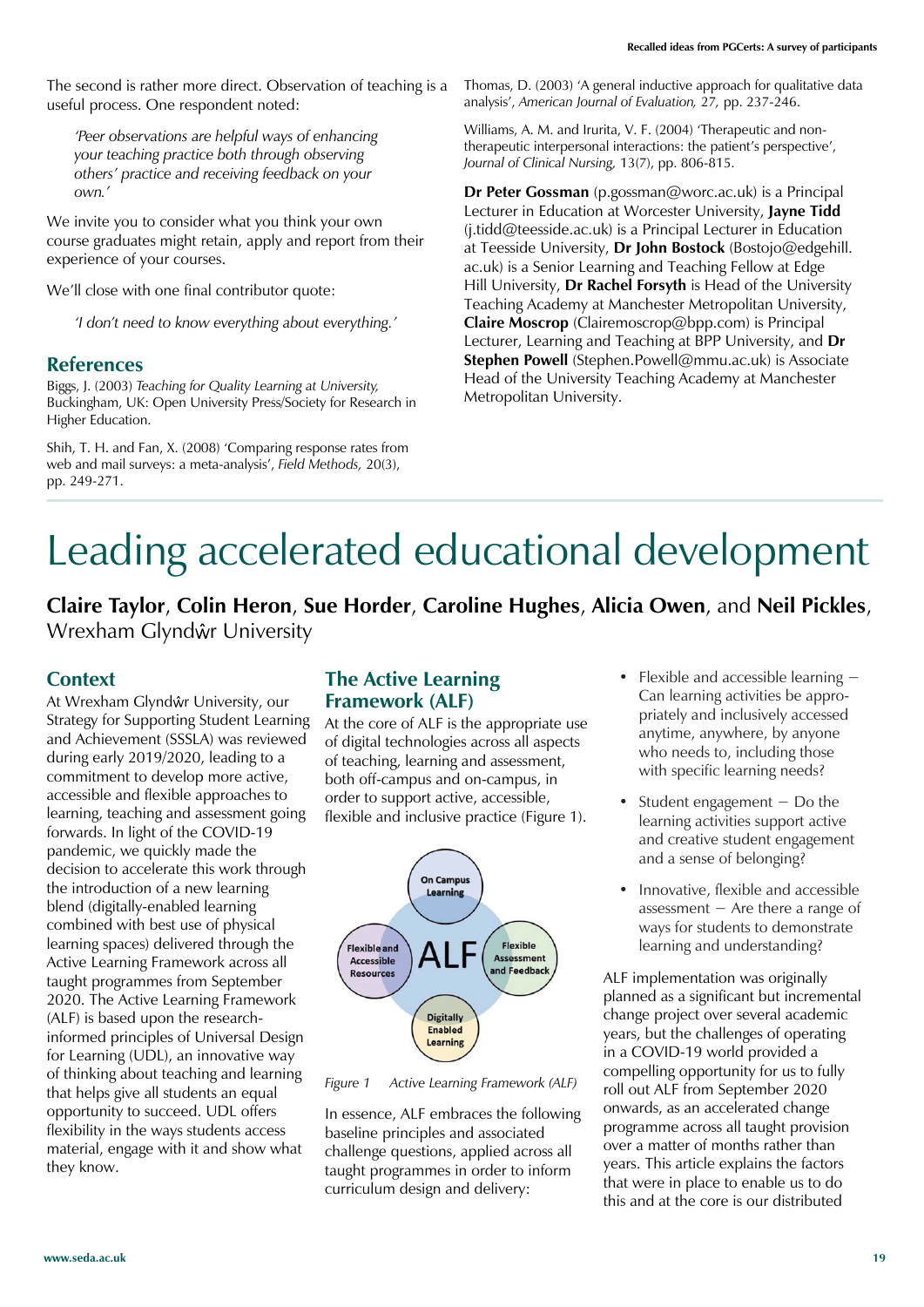approach to academic development.

#### **Distributed academic development**

At Wrexham Glyndŵr we do not have a central educational development unit, but a distributed network of academic development associates from across both professional services and academic faculties, who work 'cross-systems' on integrated development projects alongside their day jobs (Heron *et al.*, 2018; Taylor, 2018; Taylor, 2020). Distributed arrangements for academic development were established at the University from September 2016, following the closure of its central educational development centre in 2014. The new arrangements comprise a core Academic Development Team (four individuals each with substantive roles for learning and teaching in the Academic Faculties, plus the Digital Learning Manager and the Deputy Vice-Chancellor), supported by a network of volunteer Academic Development Team Associates (Figure 2).



#### *Figure 2 The Academic Development Team and Associates' Network*

This initiative has been supporting major organisational change in learning and teaching through embedding an agile leadership network across the organisation, using the principles of Kotter's (2014) dual operating system approach. The network of Academic Development Team Associates gets on with innovative change projects, operating alongside the traditional

management structure that ensures that dav-to-day 'business as usual' happens. Overall, developing a distributed approach has enabled the University to move learning and teaching development forwards in a more engaging, agile and impactful way, with change projects owned by staff working at grassroots level, across disciplinary and departmental boundaries through all levels of the organisation.

#### **Mapping the development and implementation of ALF against Kotter's eight accelerators**

Alongside the agile network, eight accelerators also feature (Kotter, 2014). These mirror in some ways the eight steps that Kotter articulated in his wellknown work 'Leading Change' (1996), but with key differences. Essentially, the original eight steps were designed to be applied in a linear, sequential way, executed by a core management group within a defined hierarchy. In contrast, the accelerators are concurrent and require the flexibility and agility of a network (Kotter, 2012).

In relation to the development and implementation of ALF, this accelerated change project can be mapped against Kotter's eight accelerators as follows.

#### **1) Create a sense of urgency**

Kotter is clear that any change project has to appeal to heads and hearts. For ALF, we had already established a strong emotional and intellectual rationale for developing a framework based upon UDL principles. In particular, such principles are aligned to the University's values of being accessible, supportive, innovative and ambitious. We wanted to develop approaches to teaching and learning that were truly flexible and accessible given the diversity of our student population and our focus on social inclusion (Wrexham Glyndŵr is the UK's most socially inclusive university as reported by the Times/Sunday Times Guide, 2020), and this was built into our review of the Strategy for Supporting Student Learning and Achievement. However, the global pandemic provided an additional sense of urgency, again both intellectually and emotionally, to accelerate the introduction of ALF for the benefit of our students.

#### **2) Build a guiding coalition**

The guiding coalition is a crossdisciplinary team formed from all levels of the organisation, and for Wrexham Glyndŵr this already existed in the form of the core Academic Development Team. All members of the team have equal status and influence; there is no hierarchy (a key approach according to Kotter).

#### **3) Form a strategic vision and initiatives**

The strategic vision and initiative is the Active Learning Framework. ALF is a simple idea, easily communicable and appealing to colleagues. Indeed, many staff members in the early review of the Strategy for Supporting Student Learning and Achievement recognised that they already followed many UDL principles but we needed to ground them in our particular context - hence ALF.

#### **4) Enlist a volunteer army**

Kotter is clear that the volunteer army should be recruited from across the organisation and that people should 'want' to take part rather than feel obligated to. To accelerate the implementation of ALF, we were keen to identify a group of ALF Champions colleagues who would advocate for the new ways of teaching delivery, buddyup with less confident colleagues and be positive, enthusiastic ambassadors for the project. Because we already operated a distributed volunteer approach to educational development through our network of Academic Development Team Associates (it is culturally embedded), the call for volunteer ALF Champions was well received with 22 champions enlisted. Some ALF champions had not been involved previously as ADT Associates, but others had:

> *'I have been an ADT Associate for Recorded Content and Employability for the past two years and I have found the experience invaluable. Having the opportunity to work with colleagues across the University, sharing good practice and learning from each other has improved learning and teaching experiences for all students. The recorded content group in particular has built my confidence in producing*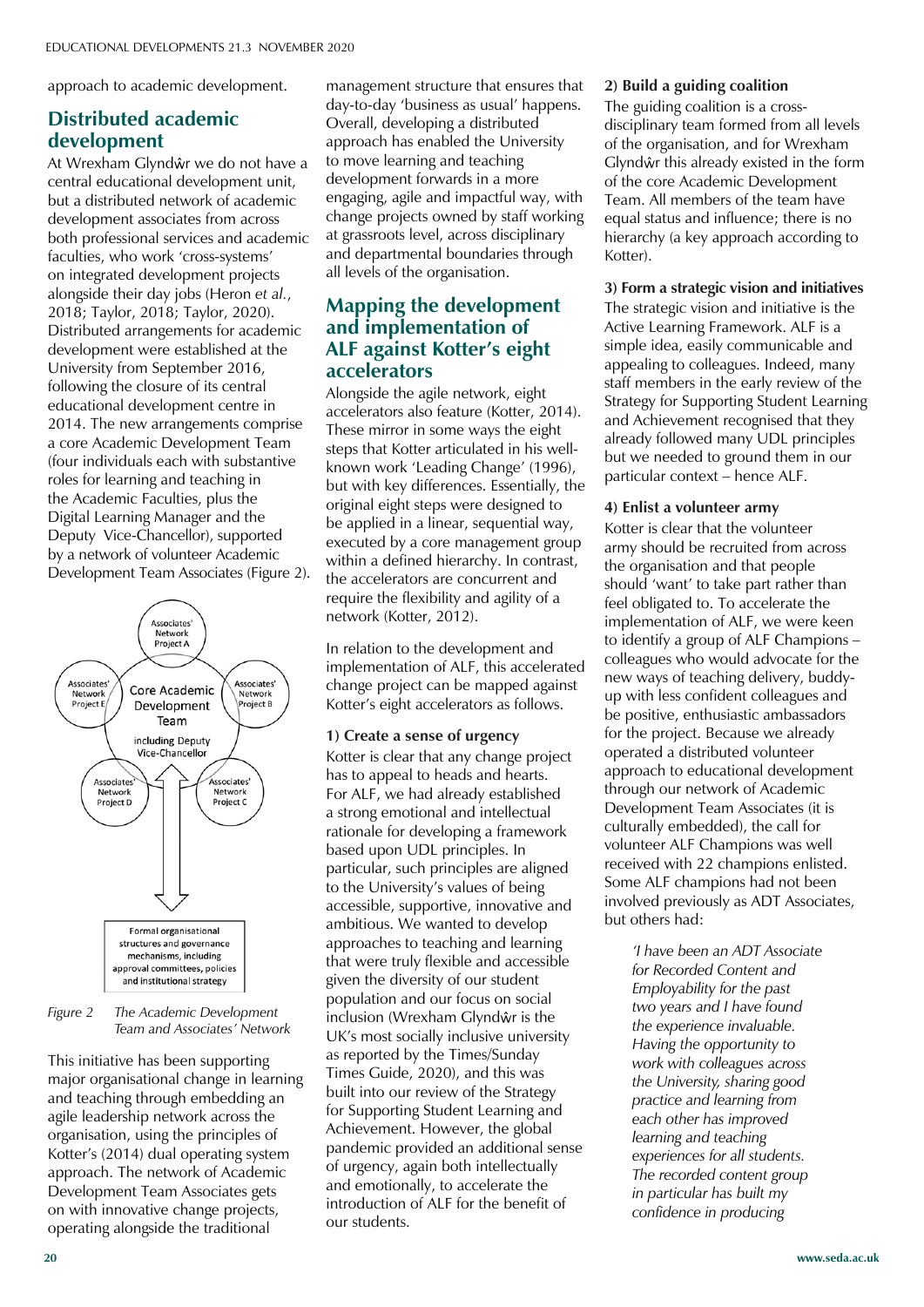*asynchronous content and so having the opportunity to become an ALF champion seemed an obvious step. The University is offering clear support and guidance for implementing the Active Learning Framework and I am excited about the possibilities for our students and sharing with colleagues my experiences of taking a practical-based course online.'*  (Cerys Alonso, Programme Leader and Senior Lecturer in Applied Arts)

Crucially, ALF Champions are a varied group; they have not come forwards because of job role or organisational position. Rather, they have selfidentified as being champions of the idea that digitally-enabled learning can support and enhance more accessible and flexible ways of teaching and learning. ALF Champions are also varied in their representation of discipline area, with volunteers drawn from across both academic faculties covering health, sport, social sciences, visual and performing arts, science and engineering. In addition, we have attracted ALF Champions from our digital learning team, academic skills and library services.

**5) Enable action by removing barriers**

Removing barriers so that the volunteer army (in our case, ALF Champions) could make progress is critical, according to Kotter. Again, we have already adjusted (or removed) some processes at Wrexham Glyndŵr through our distributed approach to Academic Development and this has flowed through into how we expect ALF Champions to operate. It is essential that the network remains agile and flexible and is not held up by managerialism.

#### **6) Generate short-term wins**

For the implementation of ALF, our key short-term focus has been around facilitating opportunities for colleagues to engage in support and development activity. We have quickly designed online support resources including: diagnostic tools around digital capability; a series of moodle workbooks and self-access online courses; updated technical guides housed in a new searchable hub and

a series of summer webinars and recorded content. We have also been careful to involve the student body as much as possible as we look to introduce ALF. The Students' Union have created a Student Advisory Group (SAG), chaired by the SU President, which meets bi-weekly and is made up of a cross-section of students from across the University. The SAG has been consulted at all stages of the development of ALF in the spirit of coproduction and working with students as partners:

> *'The Students' Union are excited to be working with the University on this strategic initiative. As Chair of the Student Advisory Group, I have been able to gather student feedback around ALF and it is clear that flexible and accessible learning opportunities are now more important than ever.'*  (Ebony Banks, SU President 2020/21)

#### **7) Sustain acceleration**

Implementing ALF is now at the stage where many of the component parts are in place and now we need to keep going! Kotter is explicit that it is important to keep learning from experience and to keep the sense of urgency high. Given that we need to develop a sustainable approach to digitally-enabled learning and teaching in light of the pandemic, there is certainly no let-up in the sense of urgency.

#### **8) Institute change**

Kotter is clear that no strategic initiative is complete until it has been incorporated into day-to-day activities. At Wrexham Glyndŵr, we have made a commitment to see ALF embedded for all taught programmes; in that respect, starting to deliver programmes through ALF from September is perhaps only the beginning, but we will certainly have a very good idea of just how well this accelerated change programme has been executed by the end of Semester 1, as we continue to gather staff and student feedback.

#### **Conclusion**

All universities are working hard to reimagine curriculum delivery in light of COVID-19, meaning that educational

and staff development work is hopefully being valued more than ever. But the challenges we face demand agile and flexible responses which should be reflected in our structures and ways of working. At Wrexham Glyndŵr, the establishment and embedding of a distributed approach to academic development over recent years has been invaluable as we now seek to accelerate significant change projects using Kotter's framework of a dual operating system and eight accelerators. By harnessing an already culturallyembedded approach to managing change within our university, we have been able to respond with agility and confidence as we support wholesale changes to curriculum design and delivery across all taught programmes.

#### **References**

About Universal Design for Learning (http:// www.cast.org/our-work/about-udl.html#. XzOjiF-SkRk).

Heron, C., Horder, S., Richardson, J. and Taylor, C. (2018) 'The distributed educational development team', Educational *Developments*, 19 vol. 2, pp. 11-14.

Kotter, J. P. (1996) *Leading Change*, Boston: Harvard Business School Press.

Kotter, J. P. (2012) 'Accelerate!', Harvard *Business Review* (https://hbr.org/2012/11/ accelerate).

Kotter, J. P. (2014) 'Accelerate: building strategic agility for a faster-moving world', Boston: Harvard Business Review Press.

Taylor, C. (2018) 'Distributed academic development for leading educational change. Report on evaluation of effectiveness', York: Advance HE (https://tinyurl.com/yye8r4jv).

Taylor, C. (2020) 'The distributed educational development team: a case study', in Devecchi, C. and Potter, J. (eds.) *Delivering Educational Change in Higher Education,* London: Routledge.

**Professor Claire Taylor** is Deputy Vice-Chancellor, **Alicia Owen** is Digital Learning Manager, **Colin Heron, Dr Sue Horder, Dr Caroline Hughes** and **Dr Neil Pickles** are Associate Deans, and all are members of the Academic Development Team, at Wrexham Glyndŵr University.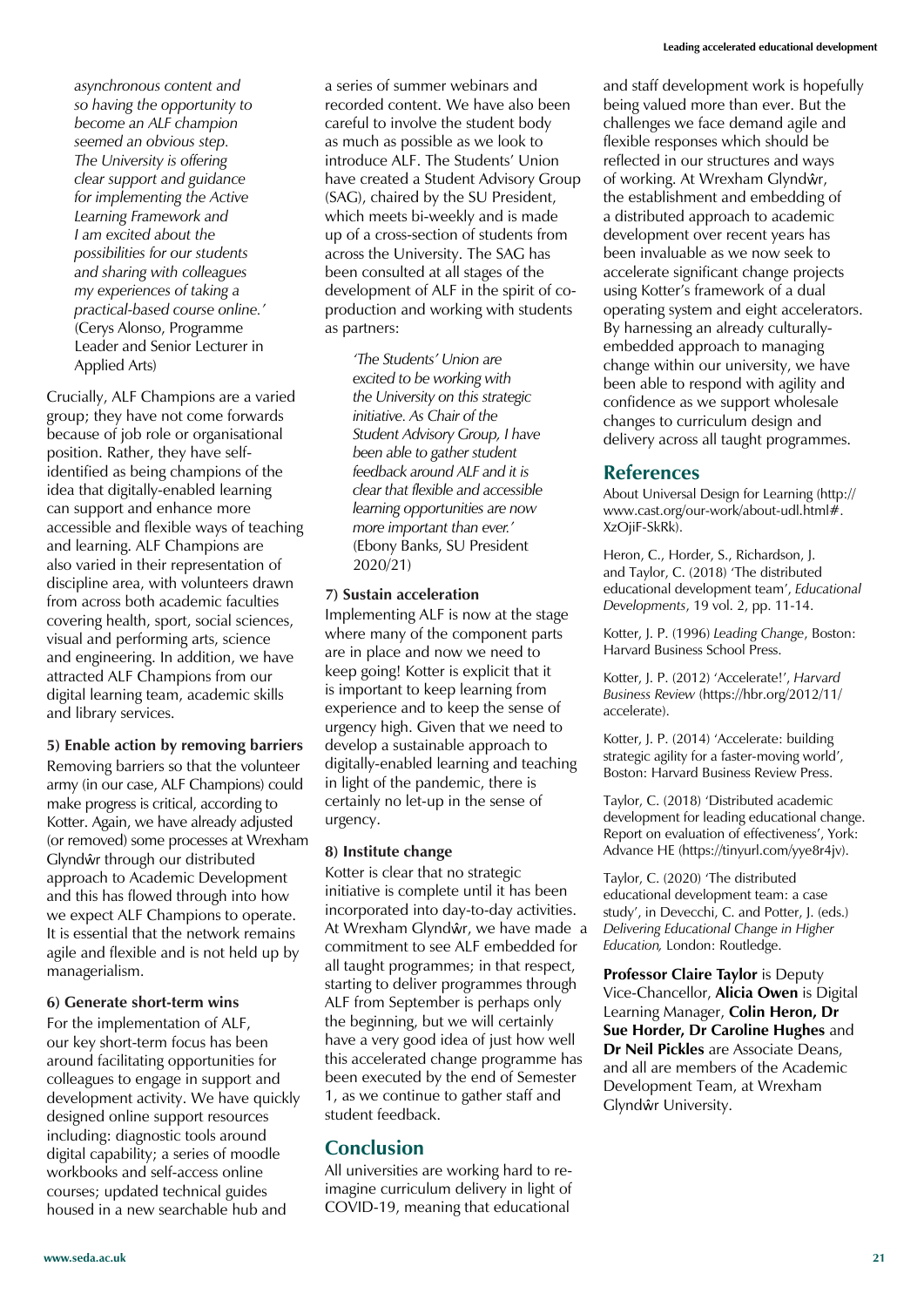# Addressing inclusive teaching and learning environments using immersive academic workshops

#### **Chris Little**, **Abigail Pearson** and **Karl Gimblett**, Keele University

A SEDA-funded project is under way at Keele University aiming to address staff difficulties in integrating reasonable adjustments into their teaching practice through immersion and reflection. This project is delivered by a Lecturer in Law, a Learning Developer and an Educational Technologist. This piece will detail the project and a short narrative of each person's involvement.

#### **The call for action**

Whilst staff are generally willing to assist students with access, they can find it difficult to translate the legislation and guidance into practice and to identify discrete barriers to access and would like enhanced accessibility training (Dempster *et al.*, 2012; Marquis *et al*., 2016). A lack of contextualised examples can make it difficult to communicate the existence and effect of more abstract barriers, leaving some staff uncertain and the needs of some students underconsidered (Cameron *et al*. 2019). An immersive approach to disability equality training aims to demonstrate this type of barrier to help staff to identify them, but also to understand the impact of leaving them unaddressed (Tinklin and Hall, 2006; Fuller et al., 2004; Goode, 2007; Moriña et al., 2016). Hopefully, the collaboration and honesty shared during this project will provide a template to others in the future.

#### **A disability law lecturer's perspective**

I have seen first-hand, as a staff member and a student with a disability, how the plasticity of the law in this area can make it difficult for staff and institutions to respond to reasonable adjustments in the proactive manner now required by the changes in provision to the Disabled Students Allowance (DSA). I work as a lecturer, whose research is in disability law and access, particularly the concept of 'reasonable adjustments'. As a student, I required reasonable adjustments and have experienced how Universal Design approaches to resource design can still leave some students with access issues in classes where multiple students need adjustments.

#### **A learning developer's perspective**

Working as a centrally-based learning developer, I rarely get any information on how many students in my upcoming classes have disabilities, let alone what adjustments may be needed. As such, my responses to reasonable adjustments have historically been very *ad hoc*, but limited. Work on this project has already been useful in helping myself and colleagues to respond to requests for reasonable adjustments. I considered my practice fairly aware of, and considerate towards, students with disabilities anyway, but this project has shown me I can do much more to proactively plan for classes.

#### **An educational technologist's perspective**

As an educational technologist, it's important to me that all teaching resources and teaching spaces are designed with inclusivity in mind from the outset. If PowerPoint presentations or PDFs aren't prepared and designed well, for example, all students lose out, not just those with a particular disability. In teaching spaces, if projectors 'buzz', chairs are too heavy to move and issues with lighting are ignored, students are distracted somewhat whilst they're trying to learn, at best. At worst, however, we are presenting very real barriers to learning that can have a dramatic impact. Student conditions such as Autism, Sensory Processing Disorder and Cerebral Palsy can be exacerbated in teaching environments simply because of a lack of forethought and planning.

#### **The project**

We have designed and built weighted chairs, enhanced slide decks, immersive audio recordings and lighting plans that form part of a three-session staff development resource that spans one day of training. Session 1 involves a reflective discussion session of experiences of working with students with disclosed disabilities. Session 2 involves an immersive experience of a range of exaggerated exclusions for those with disclosed disabilities. Session 3 involves reflective action planning on how to make existing teaching practices more inclusive and accessible. We hope to showcase a condensed version of all three sessions at a SEDA conference.

In December 2019, we invited students with disclosed disabilities to a showcase of these resources to ensure we were not over-, or under-, representing certain conditions and to see if we'd missed anything. We had! The students were incredibly open and candid, offering real insight and new directions for the project, as well as partners for future research (Table 1).

"If the flashing lecture capture pause is on, I'm missing my next class with a migraine" - Photo sensitive dyslexia and dyspraxia

"The last two months, no slide decks were on the VLE, so I just sat blindly in the room listening" - Profound visual impairment

"Pointing at things but not saying what they are" - Visual impairment

"Deviating from session plan" - Dyslexia and Autism Spectrum Disorder

"Chairs with tables attached are not helpful" - All students

*Table 1 Indicative feedback from consultation with students with disabilities*

In March and April 2020, data collection with staff will commence with two cohorts of around 12-15 teaching staff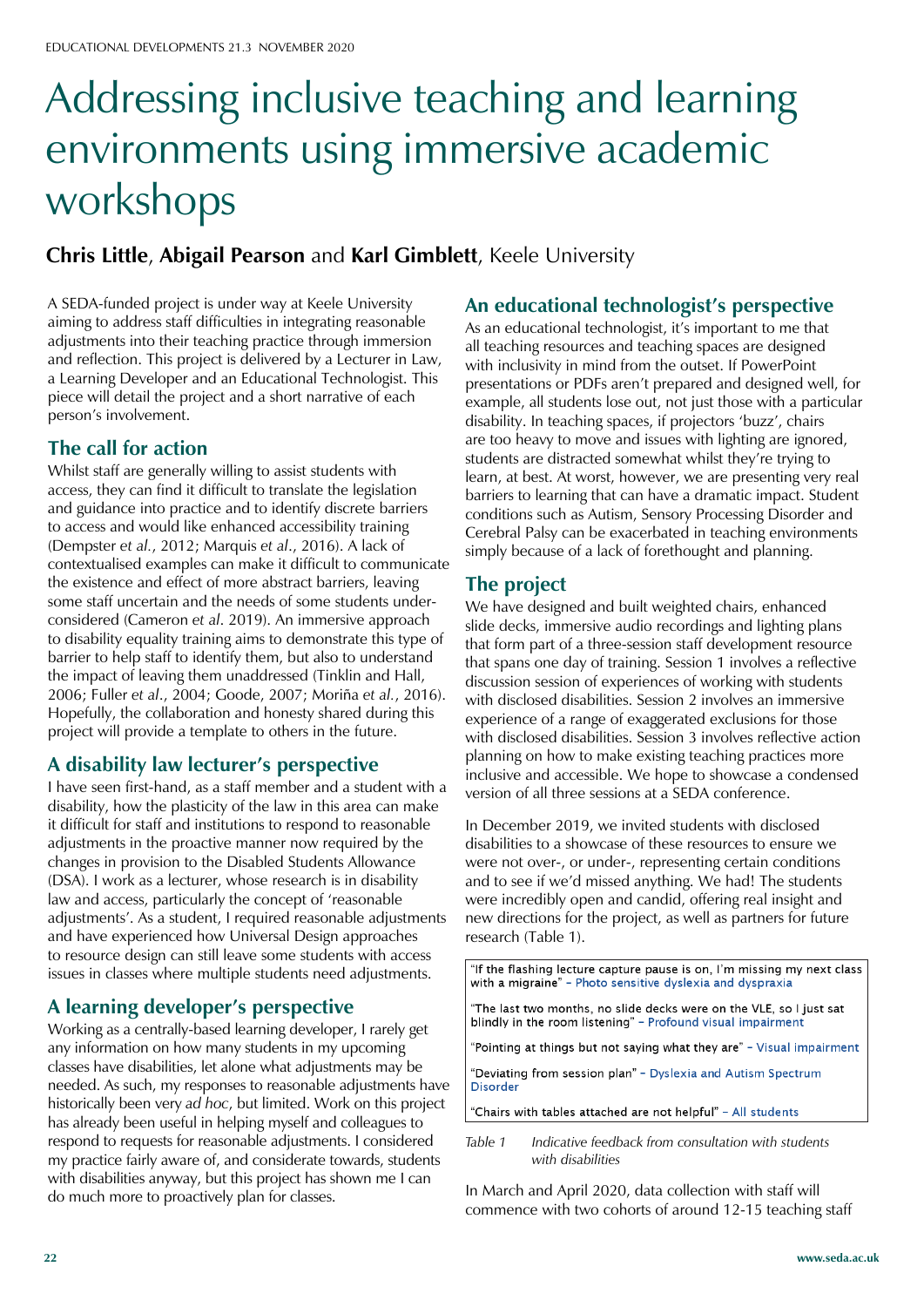members. We will track staff perspectives and opinions throughout the workshops, through surveys, observation and in-session documentation. We will then, through discourse analysis, see if any change has occurred. Following this data analysis, we will look to share outcomes more widely in the near future.

#### **Next steps**

The project is already gaining an exciting amount of attention at Keele. Our Buildings and Estates Teams are interested in the research and what it may mean for the development and redevelopment of teaching spaces on campus. Parts of the project have already found their way into the Masters in Higher Education Practice programme and we hope to offer this training to colleagues beyond Keele later in the year.

#### **References**

Cameron, H., Coleman, B., Hervey, T., Rahman, S., and Rostant, P. (2019) 'Equality law obligations in higher education: reasonable adjustments under the Equality Act 2010 in assessment of students with unseen disabilities', Legal Studies, 39, pp. 204-229.

Dempster, J., Benfield, G. and Francis, R. (2012) 'An academic development model for fostering innovation and sharing in curriculum design', Innovations in Education and Teaching *International*, 49(2), pp. 135-147.

Fuller, M., Healey, M., Bradley, A. and Hall, T. (2004) 'Barriers to learning: a systematic study of the experience of disabled students in one university', Studies in Higher Education, 29(3), pp. 303-318.

Goode, J. (2007) "Managing" disability: early experiences of university students with disabilities', Disability and Society, 22(1), pp. 35-48.

Marquis, E., Jung, B., Fudge Schormans, A., Lukmanji, S., Wilton, R. and Baptiste, S. (2016) 'Developing inclusive educators: enhancing the accessibility of teaching and learning in higher education', *International Journal for Academic Development*, 21(4), pp. 337-349.

Moriña, A., López-Gavira, R. and Molina, V. (2016) 'What if we could imagine an ideal university? Narratives by students with disabilities', International Journal of Disability, Development and *Education*, 64(4), pp. 353-367.

Tinklin, T. and Hall, J. (2006) 'Getting round obstacles: disabled students' experiences in higher education in Scotland', Studies in *Higher Education*, 24(2), pp. 183-194.

**Dr Chris Little** (c.w.r.little@keele.ac.uk) is a Learning Developer and Teaching Fellow, **Dr Abigail Pearson** (a.v.pearson@keele.ac.uk) is a Lecturer in Law, and **Karl Gimblett** (k.gimblett@keele.ac.uk) is an Educational Technologist, all at Keele University.

### Is academic development dead?

#### **Sherre Roy**, Central Queensland (CQ) University

As an Academic/Educational Developer in Australia, I have noticed a change in the higher education landscape in Australia in relation to the professional development of Academics/Faculty as Educator and I wondered whether this is just a regional phenomenon. This paper seeks to 'dwell on what is going on' (Regehr, 2010) and explore academic development from the perspective of quality assurance standard requirements and how that may be playing out in practice in Australia as compared with Canada and the United Kingdom.

I acknowledge the different terminology (Academic, Faculty) used across the three regions, and as this paper is focused particularly on learning and teaching I will use the term Educator.

Quality Assurance Standards are a fact of life for Higher Education Institutes (HEIs) and the Educators that work in them. This dwelling on what is happening will focus on only the sections of the standards as they relate to the professional development of Educators.

In Canada, the Ministerial Statement on Quality Assurance of Degree Education in Canada (2007) provides two areas where Educator development is mentioned. First is in Section 2, Procedures and Standards for New Degree Quality Assessment: Human Resources (7.6), where it is identified as one of the elements that needs to be evaluated when a degree program is being reviewed:

> *'7.6 Human Resources – The institution has sufficient and appropriately qualified resources, academic and otherwise, to deliver degree-level education, and satisfactory policies pertaining to faculty that address issues such as the protection of academic freedom; academic/ professional credentials; the regular review of faculty performance; the means of ensuring that faculty knowledge of the field is current; teaching, supervision*

*and student-counselling loads; and professional development of faculty. Staff resources must be sufficient to ensure the coverage required within the discipline for the proposed program.'* (Universities Canada, 2020, p. 8)

The key aspects being appropriately qualified educators, and that the organisation has satisfactory policies relating to educator currency in the discipline field of the degree and professional development for Educators.

The second is in Section 3, Procedures and Standards for Assessing New Degree-Granting Institutions: Faculty and Staff (5.4) are identified as one element that needs to be evaluated when an organisation wishes to become a Degree-Granting Institution:

> *'5.4 Faculty and Staff – The institution has policies with respect to the number and qualifications of the academic faculty and instructional staff,*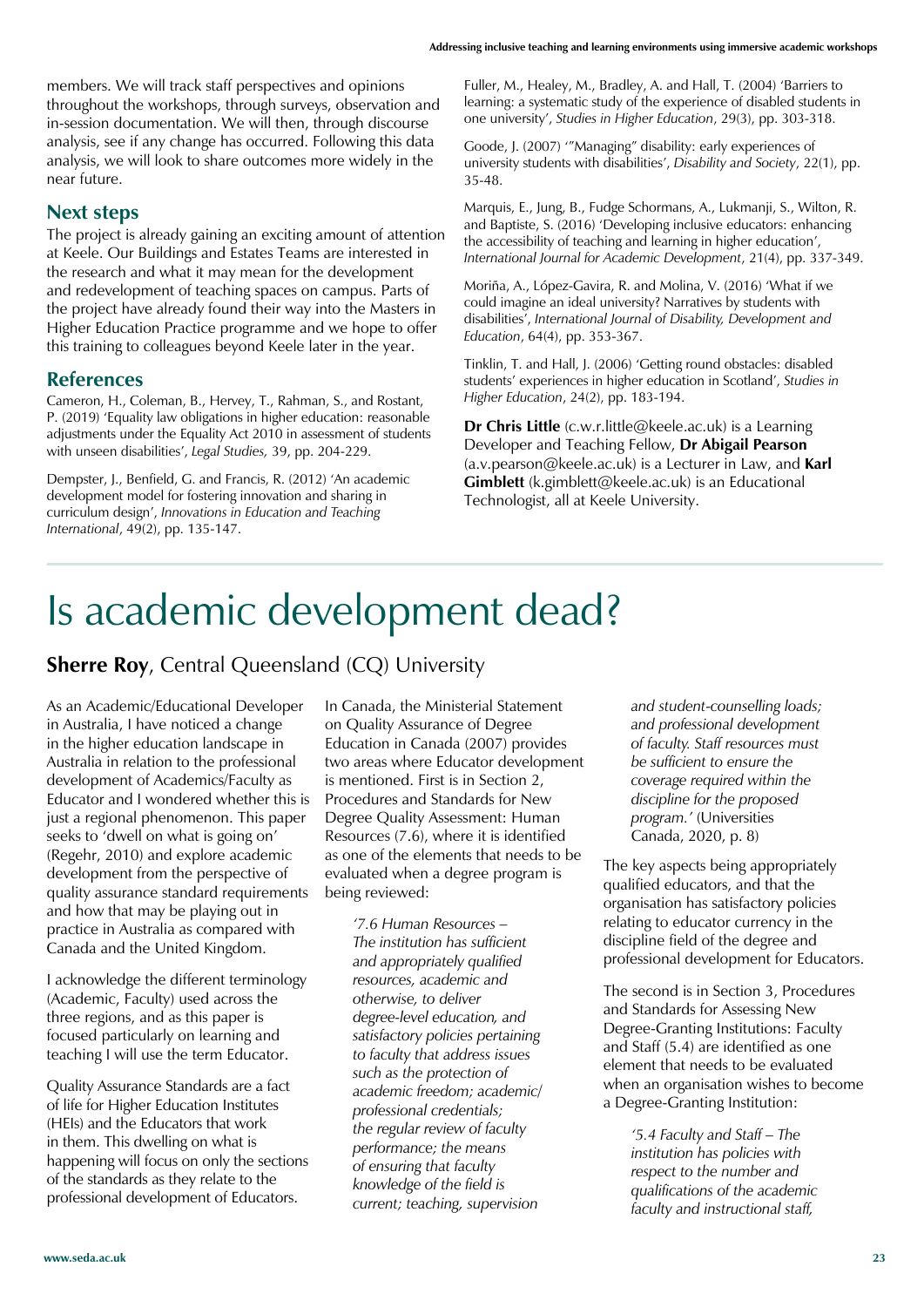*including provisions against fraudulent credentials; policies with respect to appointment, evaluation (including student evaluations), employment conditions, which include workload, promotion, termination, and professional development; and policies/ practices with respect to research and/or scholarship. In addition, the institution has policies regarding appropriate human resource development and management.'*  (Universities Canada, 2020, p. 11)

Similarly, the focus is on having satisfactory policies relating to Educator professional development.

In the United Kingdom the Quality code has similar expectations to Canada:

*'The provider has sufficient appropriately qualified and skilled staff to deliver a highquality academic experience.'*  (QAA, 2020)

Further information about what this looks like was gleaned from two guidance notes 'Explaining staff teaching qualification' and 'Learning and Teaching', both published by the Quality Assurance Agency for Higher Education (QAA). The expectation is that Educators will hold a Learning and Teaching qualification and/or be recognised by an external body such as AdvanceHE. The guidance note explaining staff teaching qualification includes a list of the most commonly held UK Professional Standards Framework-aligned qualifications/ recognition. The guide mentions that HEIs need to demonstrate 'the value they place upon enhancing the skills of all staff who support learning' (p. 5)

The 'Learning and Teaching' guide highlights that apart from being suitably qualified in discipline and teaching, educators are expected to 'draw on scholarship, research and professional activity to facilitate student learning' (p. 7). Educators are expected to be self-reflective in their practice and identify their own learning and teaching development needs and participate in initial and continuing professional development. The key aspects being

that educators are suitably qualified in discipline and teaching and engaging in professional development, with the HEI needing to be able to demonstrate that the standards are being followed.

In Australia, the Higher Education Standards Framework (Threshold Standards) 2015 is the guiding standard for HEIs and has two areas relating to Educators.

The first is in Part A Standards for Higher Education, Section 3.2 Staffing:

*'3.2.3 Staff with responsibilities for academic oversight and those with teaching and supervisory roles in courses or units of study are equipped for their roles, including having:*

- *knowledge of contemporary developments in the discipline or field, which is informed by continuing scholarship or research or advances in practice*
- *skills in contemporary teaching, learning and assessment principles relevant to the discipline, their role, modes of delivery and the needs of particular student cohorts, and*
- *a qualification in a relevant discipline at least one level higher than is awarded for the course of study, or equivalent relevant academic or professional or practice-based experience and expertise, except for staff supervising doctoral degrees having a doctoral degree or equivalent research experience.'*  (DofE&T, 2020, p. 8)

The key aspects being disciplinequalified and skilled in teaching but no requirement for a learning and teaching qualification. Discipline knowledge must be informed by 'continuing scholarship or research or advances in practice' (p.  $8$ ).

The second is in Part B Criteria for Higher Education Providers. This part lists the standards that a HEI must meet to become accredited and maintain that accreditation:

*'B1.2 "Australian University" Category*

*The higher education provider demonstrates sustained scholarship that informs teaching and learning in all fields in which courses of study are offered.*

*The higher education provider identifies and implements good practices in student teaching and learning, including those that have the potential for wider dissemination nationally.'*  (DofE&T, 2020, p. 18)

Similarly to the scholarship requirement for the Educator, the Institution is required to demonstrate that scholarship is happening.

As would be expected, each region has different requirements. Table 1 summarises the various standard requirement for each region. What stands out is the variation in requirements relating to educator development. In Canada, it is enough to have it in a policy while in the United Kingdom the organisation has to demonstrate the value placed on enhancing educator skill and that people are engaging with professional development; at the other end of the continuum, Australia has no requirement for educators to participate in professional development.

#### Information for Contributors

The Editorial Committee of *Educational Developments* welcomes contributions on any aspect of staff and educational development likely to be of interest to readers.

Submission of an article to *Educational Developments* implies that it has not been published elsewhere and that it is not currently being considered by any other publisher or editor.

The Editorial Committee reserves the right to make minor alterations during the editing process in order to adapt articles to the house style and length. Such alterations will not affect the main content of the article. A proof copy will not be supplied to authors prior to printing.

For more information please see: www.seda.ac.uk/publications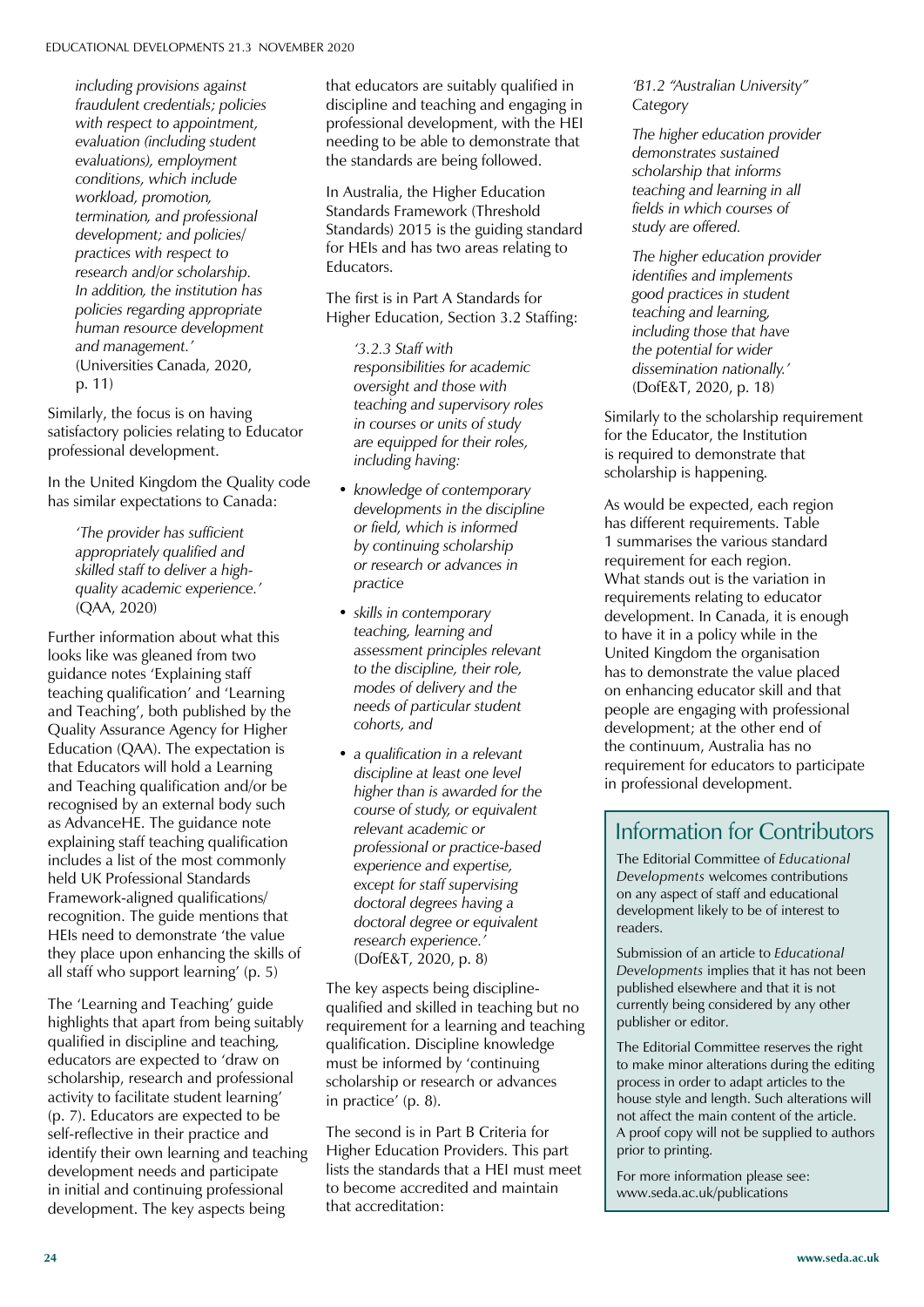|                                             | Canada            | UK                                                                                           | Australia                                            |
|---------------------------------------------|-------------------|----------------------------------------------------------------------------------------------|------------------------------------------------------|
| Measure how the relevant<br>standard is met | Policy in place   | Demonstrate                                                                                  | Demonstrate                                          |
| Required qualifications                     | <b>Discipline</b> | Discipline and Teaching                                                                      | Discipline                                           |
| Professional development                    | Covered in policy | Participation/engagement is<br>expected and recorded                                         | Not mentioned                                        |
| Scholarship                                 | Not mentioned     | Mentioned in the discipline<br>context of drawing on in relation to<br>facilitating learning | Participation/engagement is<br>expected and recorded |

*Table 1 Quality standards discussion summarised*

So, what is happening educator development-wise in Australia?

The current Higher Education Standards Framework (Threshold Standards) 2015 came into effect on 1 January 2017. The previous standards framework stated the need to provide professional development for its staff in a statement very similar to the Canadian standards:

*'5.3 The higher education provider manages its human resources to ensure effective:*

- *workload management; meritbased selection and promotion processes;*
- *induction;*
- *performance review;*
- *grievance procedures; and,*
- *professional development of its personnel.'* (DofIISR&TE, 2020, p. 5)

The current standards have nothing similar. Instead it moves the focus from the HEI providing professional development to the Educator, who now is responsible for maintaining their own development through scholarship. Hence in some way, shape or form, the Australian HEIs now need to record the scholarship activity of their staff, to be able to demonstrate to the quality body (Tertiary Education Quality Standards Agency (TEQSA)) that the organisation is meeting or exceeding the thresholds standards.

TEQSA have created guidance notes to assist Higher Education Institutions understand the requirement relating to scholarship. TEQSA identifies an individual's engagement in scholarship activity as being 'part of an individual's personal professional development,

teaching, research or professional practice' (TESQA, 2020, p. 1). A recent environmental scan of Australian universities conducted by the Council of Australasian University Leaders in Learning and Teaching found that the majority of responding universities (38 out of 42) had policies in place relating to staff development: enterprise bargaining agreements mention learning and teaching professional development; probation requirements include learning and teaching professional development; and learning and teaching professional development programs are being provided for educators. This provision appears not to align more with the previous threshold standards than the requirements of the current threshold standards, however this is a service that is still valued by educators of all levels of experience. With the new threshold standards there appears to be a paradigm shift for educators and HEIs. The provision of professional development opportunities is still needed but now the push to provide becomes the pull to enhance.

Kennedy (2005) identifies nine models of continuing professional development, placing them into three purposes of model categories: Transmission, Transition, and Transformational. These categories can be placed on a spectrum of increasing capacity for professional autonomy, moving from transmission through transitional to transformational.

HEIs in Australia appear to be caught in the transmission/transitional end of the spectrum, pushing out professional development that prepares educators for a profession as an Educator when they come from discipline backgrounds in industry. These people often need information pushed to them through transmission that provides understanding and knowledge of the

organisation's learning and teaching culture and ways of doing things, including foundational learning and teaching knowledge. Similarly, for Educators previously employed by other institutions.

At the transformational end of the spectrum of Kennedy's (2005). framework are the action research and transformational models of continuing professional development. These models are seen as providing agency to the Educator, encouraging them to be an active participant in their professional development through critical reflection of practice, and awareness of issues and power that lead to the transformation of teaching practice. These transformational models of continuing professional development appear to align with the intent of the scholarship required in Australia's Higher Education Standards Framework (Threshold Standards) 2015. It is interesting that HEA professional recognition has become very popular in Australia in recent years, and may be the first steps on the path for HEIs in a move towards the transformational end of the spectrum.

Is Academic Development dead? This will depend on how one defines Academic Development. Globally there are several interchangeable terms, educational development and learning design being two of them. The term Academic Development appears to have resisted definition although there is some consensus on its purpose to create conditions supportive of learning and teaching (Leibowitz, 2014; Sutherland, 2018) and/or the 'improvement of teaching with the hopeful aim of subsequently enhancing student learning' (Sutherland, 2018).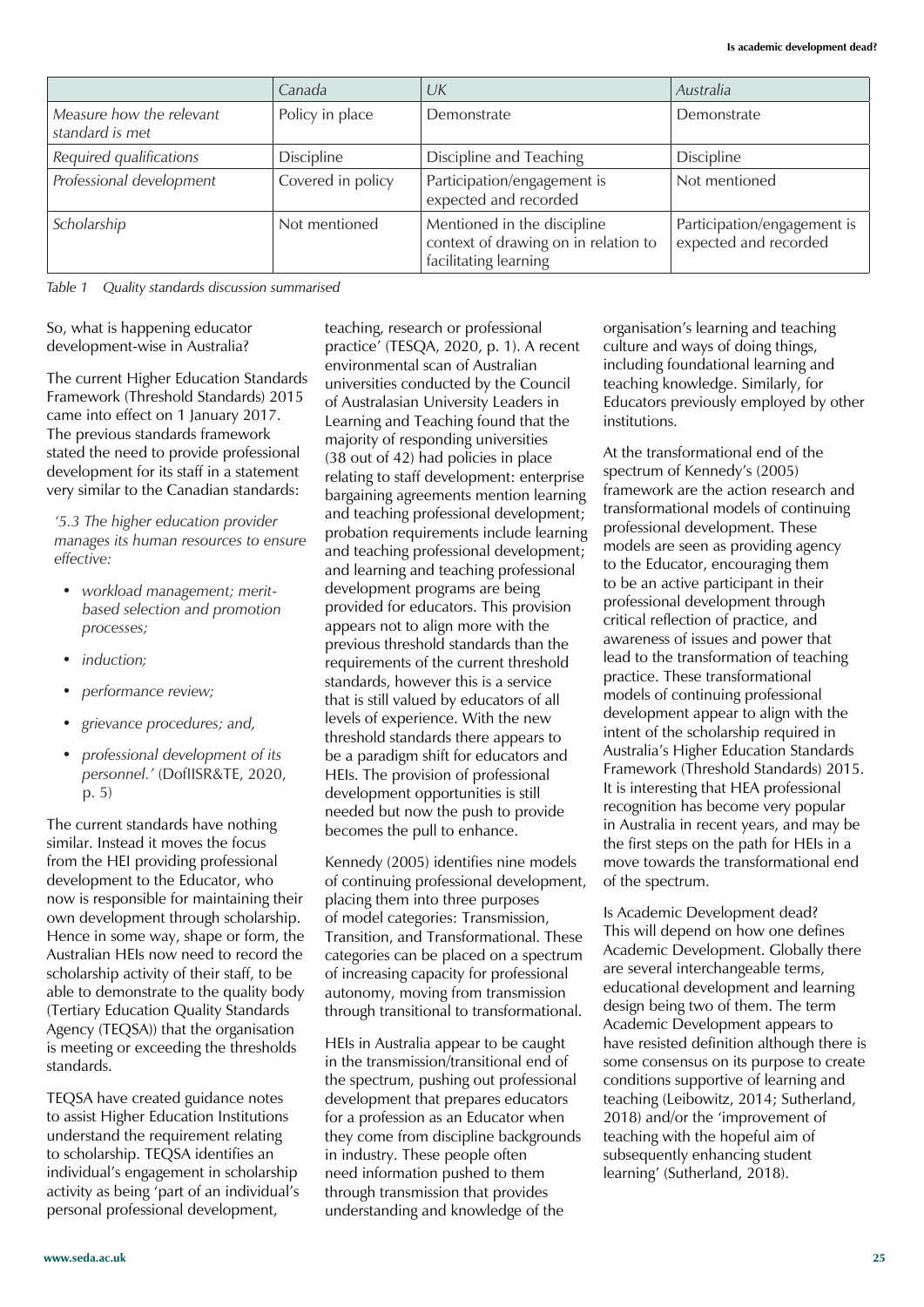For the purposes of this paper, Aitchison *et al.* (2020) provide a definition of academic development as 'supporting educators to improve their teaching through staff capacity building', with educational development focusing on 'curriculum development, evaluation, student literacy development and technology and online learning design' (Aitchison *et al*., 2019). Aitchison *et al*. go on to report that, in Australia, there is a focus on developing the product (curriculum resource development) rather than developing the person through building human capacity.

Going back to the question, is Academic Development dead? In Australia it is changing. There is a dedicated focus on the product and, as seen in Table 1, Australia's Higher Education Standards Framework (Threshold Standards) 2015 focuses on scholarship not professional development. The TEQSA guidance note on scholarship views scholarship as a subset of professional development. There appears to be the implication that the educator will participate in a process of professional learning that is located within their professional practice context (Boud and Hager, 2012).

For those whose roles do focus on the development of the person rather than the product, the challenge now becomes helping educators to see themselves as professional Educators rather than as an Academic or Faculty. For Educators in an Australian HEI it

appears, according to the standard, they are viewed as a professional in Education and there is a requirement to maintain one's standing as a professional Educator through something called 'scholarship' rather than something called 'professional development'. Recognition as a professional Educator appears to be one strategy to change Educators' perceptions of who they are, with each Australian HEI then needing to think about how the culture of being a professional who manages and advances their own professional development can be embedded.

#### **References**

Aitchison, C., Harper, R., Mirriahi, N. and Guerin, C. (2020) 'Tensions for educational developers in the digital university: developing the person, developing the product', Higher Education Research and *Development*, Vol. 39 No. 2, pp. 171-184.

Boud, D. and Hager, P. (2012) 'Re-thinking continuing professional development through changing metaphors and location in professional practices', Studies in Continuing *Education*, Vol. 34, No. 1, pp. 17-30.

Department of Education and Training (DofE&T) (2020) 'Higher Education Standards Framework (Threshold Standards) 2015' (available at: (https://www.legislation. gov.au/Details/F2015L01639).

Department of Industry, Innovation, Science, Research and Tertiary Education (DoflISR&TE) (2020) 'Higher Education Standards Framework (Threshold Standards) 2011' (available at: https://www.legislation. gov.au/Details/F2013C00169).

Kennedy, A. (2005) 'Models of continuing professional development: a framework for analysis', Journal of In-Service Education, Vol. 31, No. 2, pp. 235-250.

Leibowitz, B. (2014) 'Reflections on academic development: what is in a name?', International Journal for Academic *Development*, Vol. 19, No. 4, pp. 357-360.

Quality Assurance Agency (QAA) for Higher Education (2020) 'UK Quality Code For Higher Education' (available at: https://www. qaa.ac.uk/quality-code).

Regehr, G. (2010) 'It's NOT rocket science: rethinking our metaphors for research in health professions education'. Medical *Education*, Vol. 44, No. 1, pp. 31-39.

Sutherland, K. (2018) 'Holistic academic development: is it time to think more broadly about the academic development project?', International Journal of Academic *Development*, Vol. 23, No. 4, pp. 261-273.

Tertiary Education Quality Standards Agency (TEQSA) (2020) 'Guidance Note: Scholarship 2018' (available at: https://www.teqsa.gov. au/latest-news/publications/guidance-notescholarship).

Universities Canada (2020) 'Quality  $assurance - Universities Canada' (available)$ at: https://www.univcan.ca/universities/ quality-assurance/).

**Sherre Roy** (s.roy@cqu.edu.au) is a Lecturer in Educational Development in the Learning Design and Innovation Directorate at Central Queensland University, Australia.

### Book Review

#### **Developing Your Teaching: Towards Excellence**

by Peter Kahn and Lorraine Anderson 2nd edition Routledge, Key Guides for Effective Teaching in Higher Education, 2019

As an old-hand academic developer who has read a range of these books, I sometimes ponder what can be added to the field. In this respect this book was a pleasant surprise and an informative read. I found myself flagging pages



for further personal consideration, as opposed to thinking about its use on the PGCLTHE I teach. However, I can also see scope for its productive incorporation into the course reading  $list - perhaps$  as a key text.

The title is exact: Developing Teaching.

I do have one tiny gripe: I found that the extensive use of case studies often broke up the flow of the text. Having said that, it is a direct and easy read  $-$  it will work as a personal refresher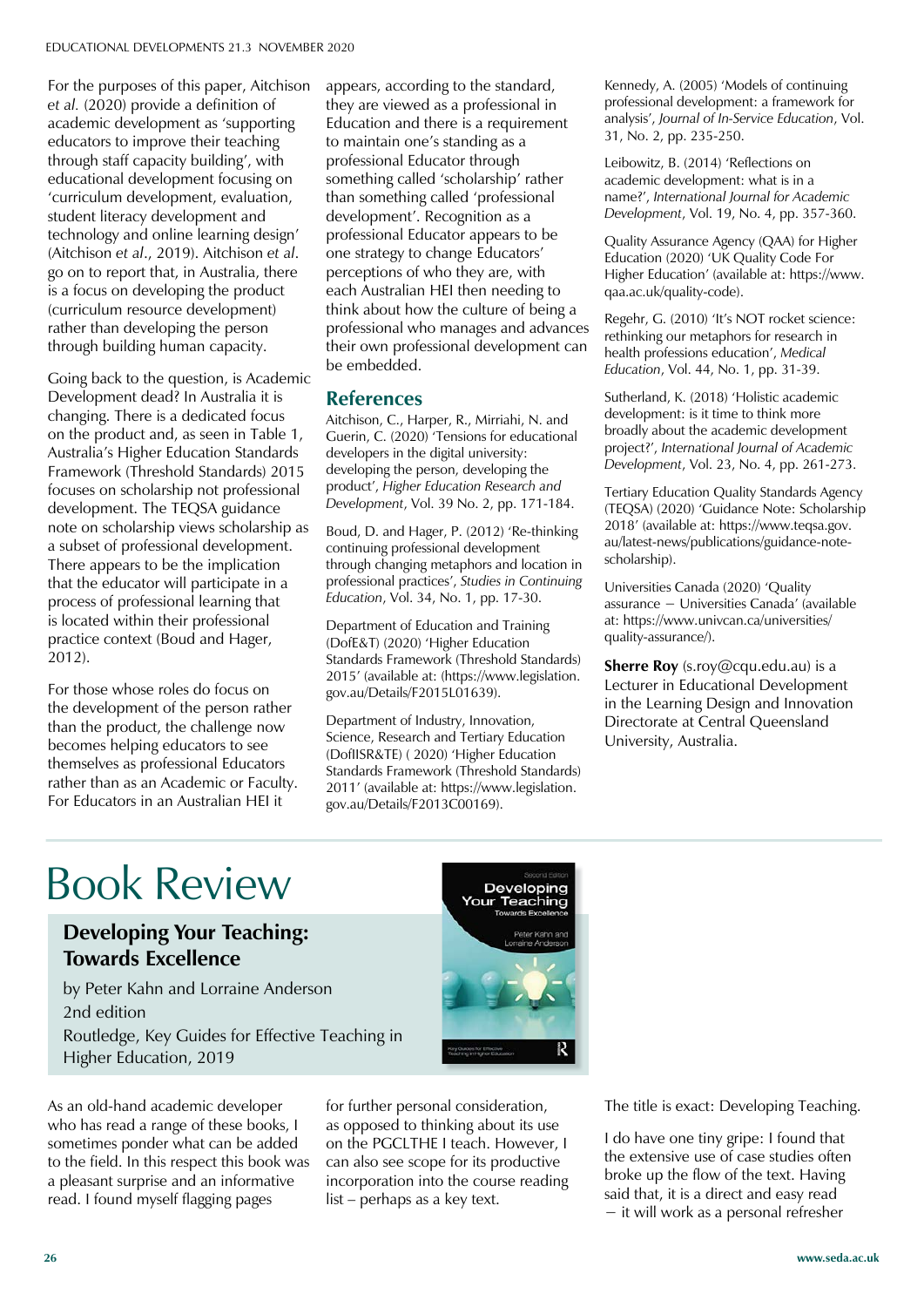for SEDA professionals as well as an introductory text for new HE teachers.

The book is structured around twelve relatively brief chapters whose titles suggest an active engagement with their content. For example: the second chapter is entitled 'Choosing effective teaching practices' and contains subsections about sources of information  $-$  experience (including checklist of possible reasons for adopting a practice), others, the written word, and research. The last section of the chapter includes a neat, four sentence encapsulation of constructivism as a learning theory.

The fourth chapter, 'A partnership with students in learning and teaching'. poses some interesting questions in its introduction and explores the contested nature of engagement. The chapter, as with many other places in the book, poses questions that demand thought from the reader. This is one of the book's strengths. Here in terms of partnerships, consider, the authors suggest, why students might get involved and are the benefits (of involvement) obvious?

Similarly, chapter seven, about drivers

### Book Review

### **Influencing Higher Education Policy: A professional guide to making an impact** Edited by Ant Bagshaw and Debbie McVitty

logical, readable way.

Routledge, 2019 **ISBN-10:** 1138347078

This edited collection of insightful chapters from our friends at Wonkhe may not be an obvious first choice for the Educational Developer's reading list, but perhaps I can persuade you otherwise.

Structured into three parts, this book considers:

- 1) Concepts and theories for policy influence
- 2) Regulation and the role of government
- 3) Institutions' engagement with policy.

With a wide range of contributors who draw upon experience from across higher education practice, research, government policy-making and advisory roles, the book is both scholarly and practical. The book comprises 14 chapters and as such covers a lot of ground. It's good to see contributions from the devolved nations of Scotland and Wales as well as a strong student voice perspective.

for change, seeks to challenge teachers: 'How can we learn to look more positively on drivers for change within our professional context?' (p.100). A great question that the chapter then

I found much of use throughout the

• The table of student engagement

• The four prompts/tools to support reflection (especially the notion of

• High impact practices (evidencebased student-centred impetus for

• Models of skills acquisition in the development of excellence.

Some of these items are reported research and some are original. Other readers will find different material within the pages that resonates for them. The point is that this book has assembled them in an accessible,

The section on excellent teaching was particularly useful in this the age of

book and highlights include:

through partnership

assumption hunting)

change)

seeks to address.

I deliberately approached the book quite critically from an Educational Developer's point of view and especially as a SEDA member, asking myself

whether this book was really relevant for our community. And I have to say the answer is an unequivocal 'yes' and I think different aspects of the book will appeal to different readers. For example, the theoretical and conceptual focus of part one will be enjoyed by those of us who like to understand, reflect upon, critique and maybe even problematise what is set before them. The chapters related to regulation and government provide useful practical insights and case studies into how policy-making influences change in higher education – and as Educational Developers often working at the heart

'excellence'. The author of one of the case studies summed it up superbly: '... my conviction that an excellent teacher is one who enables students to realise their potential  $\ldots$  (p.163), but then added, wonderfully, '...and be happier as a result'. I would love to be the teacher that enables students to learn but also enables them to be happier.

The conclusion, too, contains an insightful piece about what genuinely good teaching might look like. The authors summarise, and I extract it here as it illustrates the tone of the book:

- Good teaching maintains a focus on student learning
- Excellent teaching takes account of the discipline concerned
- Excellent teaching is a collaborative endeavour
- Excellent teaching challenges preconceived ideas.

**Peter Gossman** is a Principal Lecturer and Course Leader for the Postgraduate Certificate in Learning and Teaching in Higher Education in the Institute of Education at the University of Worcester.